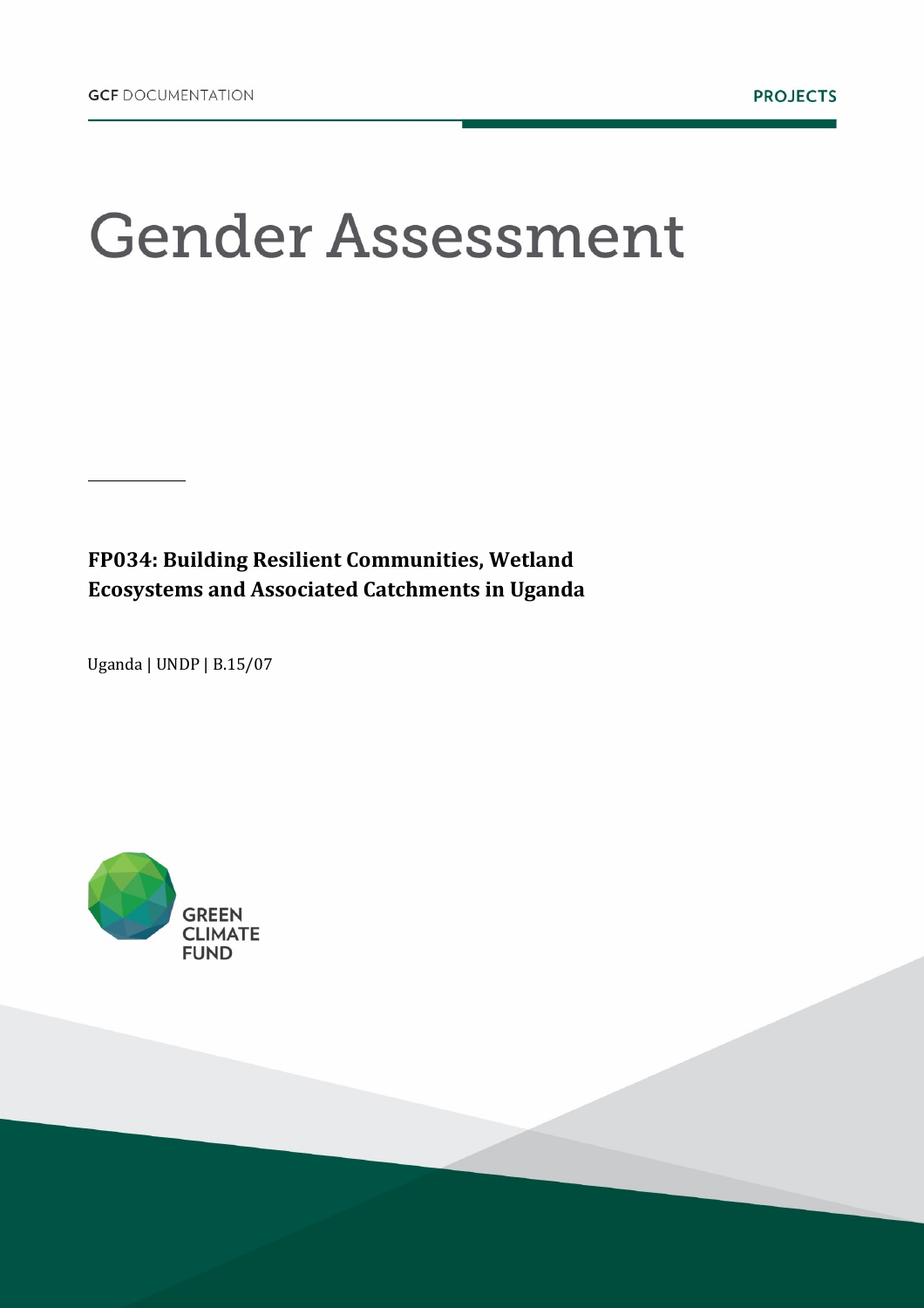**Gender documents for FP034**

# **Gender Assessment and Action Plan**

# **Uganda: Building Resilient Communities, Wetland Ecosystems and Associated Catchments**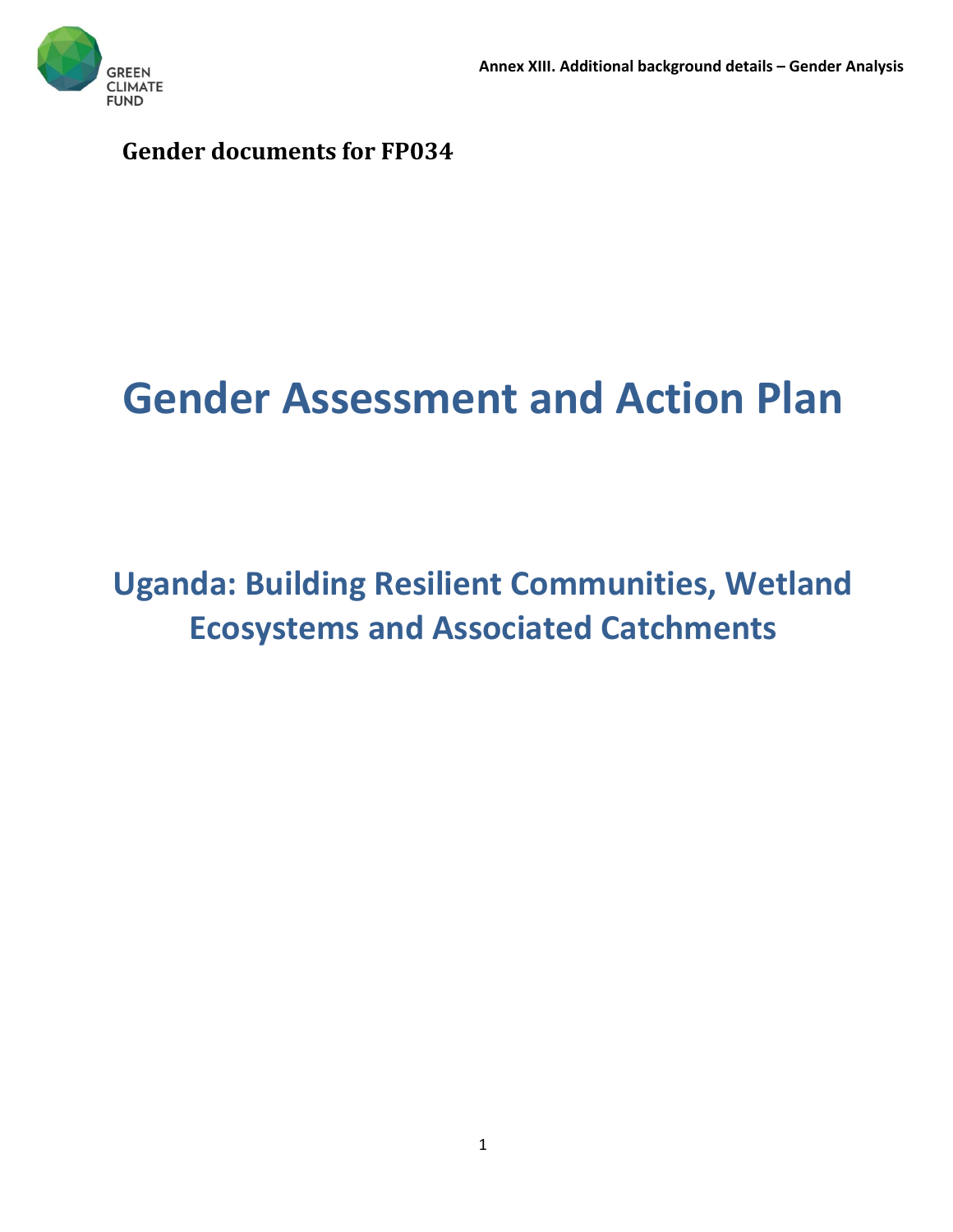

# **Contents**

| П.   | Resilience of communities dependent on wetland ecosystems which are vulnerable to climate  |  |
|------|--------------------------------------------------------------------------------------------|--|
|      |                                                                                            |  |
| III. |                                                                                            |  |
|      | IV. Legal and Administrative Framework Protecting Women and Protecting Gender Equality  24 |  |
|      | V. Gender issues in response to the impact of climate change on wetland catchments 27      |  |
| VI.  |                                                                                            |  |
|      |                                                                                            |  |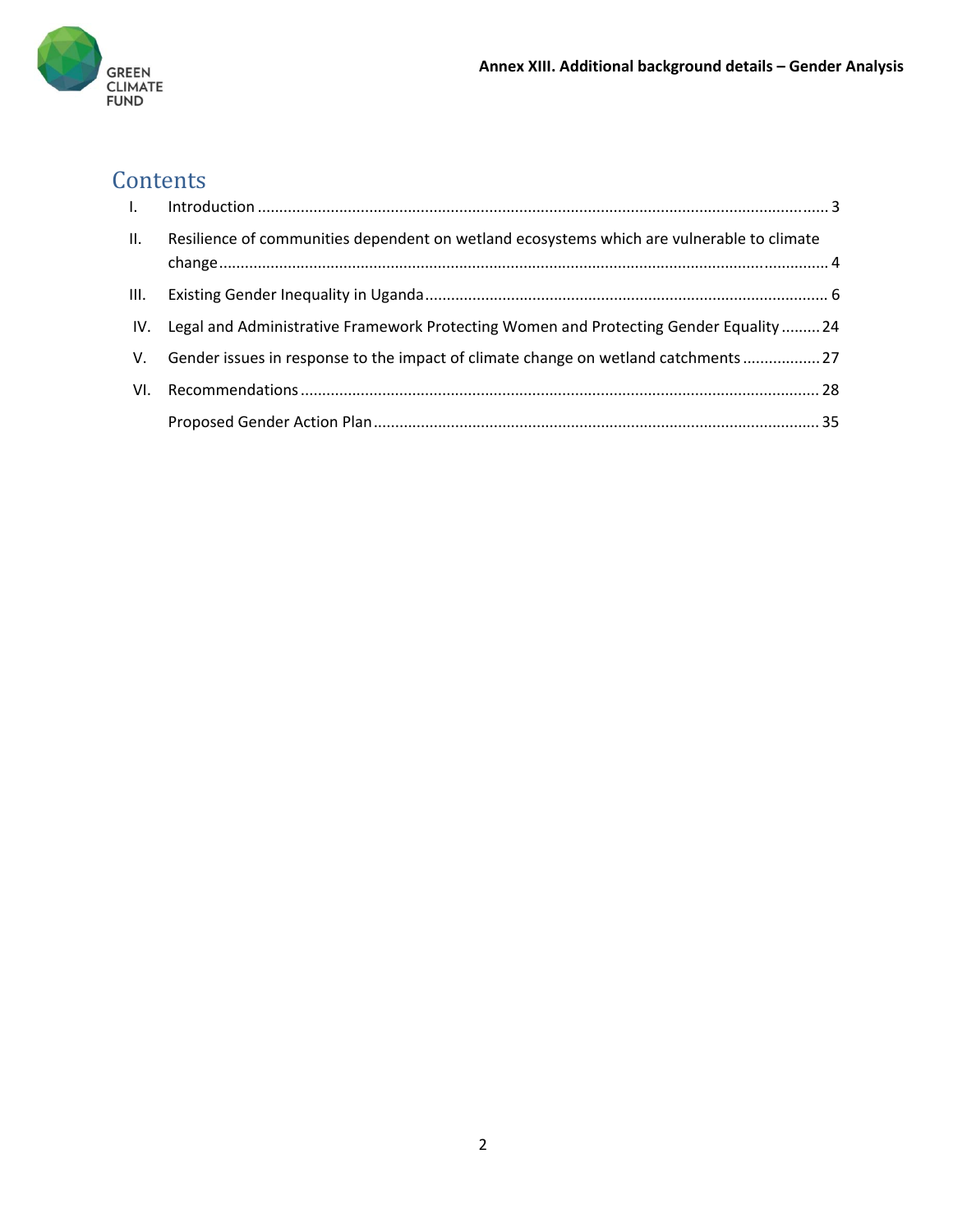

#### I. Introduction

The proposed GCF funded project supports the Government of Uganda to *build resilient communities, restore wetland ecosystems and associated catchments.* 

While Uganda has shown great economic improvements in the past few years, with growth rates averaging 5.5 percent between 2010 and 2014, it still faces many challenges. Only 18.5% of the working labor force is engaged in wage employment. The remaining 72% are largely engaged in subsistence agriculture. Agriculture remains the backbone of Uganda's economy, accounting for 25.3% of the country's GDP, and employs 70% of the population (both formally and informally), 77% of whom are women, and 63% of whom are youth. As of 2013, 19.7% of the population wasliving below the poverty line and there remain significant disparities in poverty levels across the region.<sup>1</sup> As of 2014, out of a total population of 28 million in the country, wetlands provide subsistence employment for over 2.4 million people.<sup>2</sup>

The impact of climate change, coupled with other human and environmental stressors, is increasing degradation of wetlands and their associated ecosystem services in Uganda. This is negatively affecting the livelihoods of the people living in and around the wetlands. In fact, over 80% of the people living adjacent to wetland areas in Uganda directly use wetland resources for their household food security needs.<sup>3</sup> Given that wetlands are highly vulnerable to changes in the quantity and quality of their water supply (Erwin, 2009, Jin et al., 2009), climate change will most likely substantially alter ecologically important attributes of wetlands and will exacerbate the impacts from human activity. On the other hand, the loss of wetlands could exacerbate the impact of climate change in as they provide fundamental services that contribute to mitigation of such impacts.

This proposed project seeks to support the Government of Uganda to take climate change issues (increased climate variability, and extreme weather events such as drought, floods, high temperature, violent storms) into account in the management of critical wetlands. This gender assessment provides an

<sup>1</sup> Uganda's Second National Development Plan, 2012

<sup>2</sup> Second National Communication, Uganda (2014)

<sup>3</sup> Kakuru, Willy, Nelson Turyahabwe, and Johnny Mugisha, *Total Economic Value of Wetlands Products and Services in Uganda*, The Scientific World Journal, Volume 2013 (2013).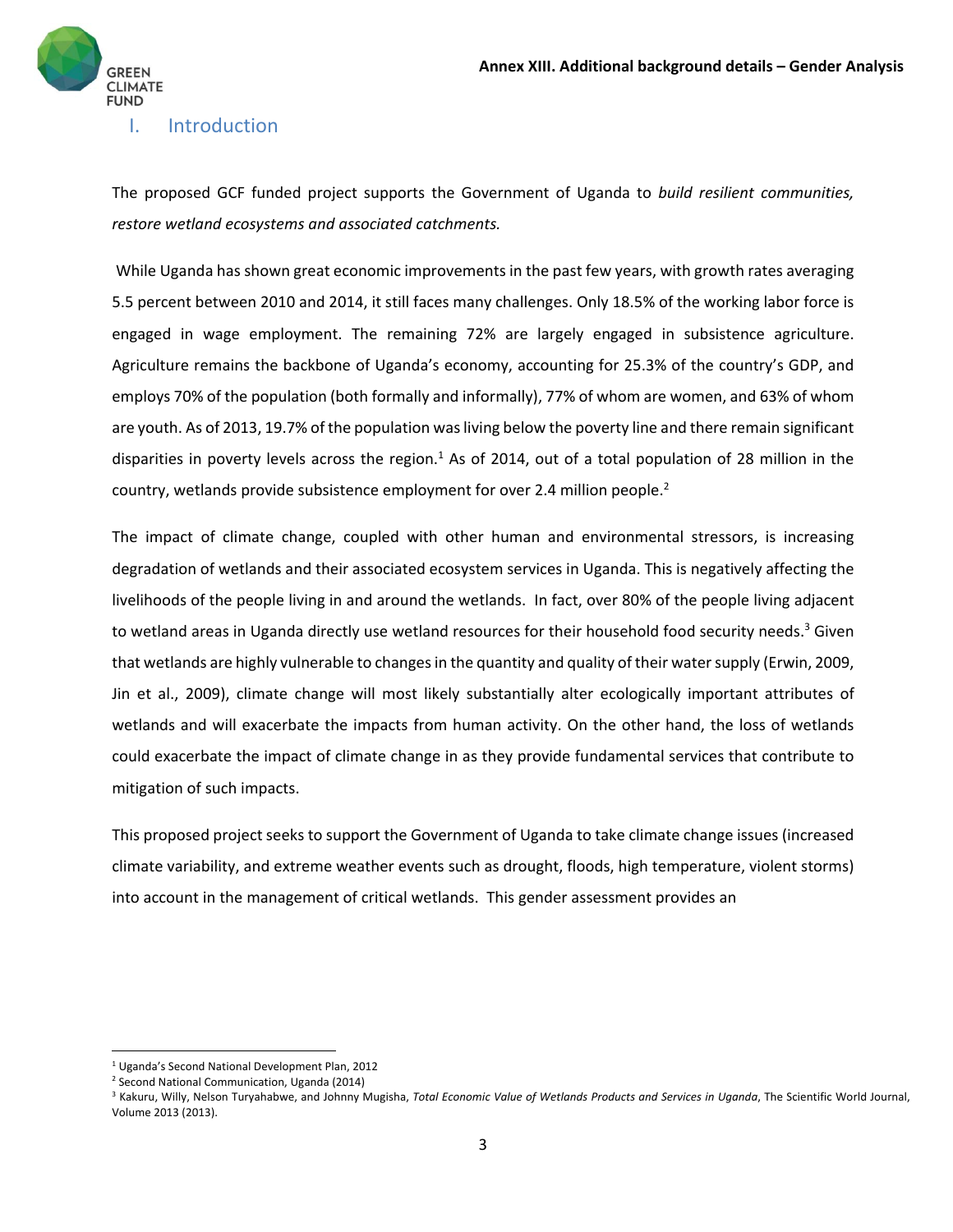

overview of the situation in Uganda, identifying gender issues that are relevant to the project, and examining gender‐mainstreaming opportunities.

The resulting gender assessment is based on:

- Undertaking a desktop review, and aligning approaches in this proposal with the national priorities of Uganda;
- Incorporating information and lessons learnt from past studies and assessments on gender in Uganda by the Government of Uganda, the United Nations, Development Partners, civil society organizations, and multilateral development banks;
- Conducting stakeholder consultations and engaging women affected by the project and incorporating all points raised; and
- Integrating gender considerations in the project indicators, targets and activities, identifying women as leaders and decision‐makers.

# **II.** Resilience of communities dependent on wetland ecosystems which are vulnerable to climate change

Wetlands represent considerable ecological, social and economic values. In Uganda, wetlands provide important water sources for human consumption, agriculture, livestock, and recreation, and their ecosystem functions and services such as water purification, water flow, storage and recharge, shoreline stabilization, micro-climate regulation and biodiversity habitat provision.

Uganda's National Policy for the Conservation and Management of Wetland Resources (1995) defines wetlands as areas "where plants and animals have become adapted to temporary or permanent flooding." It includes permanently flooded areas with papyrus or grass swamps, swamp forests or high‐altitude mountain bogs, as well as seasonal floodplains and grasslands. While all wetlands are characterized by impeded drainage, the length of their flooding period, depth of water, soil fertility, and other environmental factors vary with different wetland types. Wetlands are home to distinctive plant and animal communities that are well adapted to the presence of water and flooding regimes. (MNR, 1995).

Based on the literature, it has been reported that communities who live around protected areas in Uganda are generally poor (Plumptre et al., 2003). These poor populations generally rely on ecosystem services for subsistence and income generating activities or to obtain water and medicines because they lack affordable alternatives. Data shows approximately 5 million people in rural areas get their daily fresh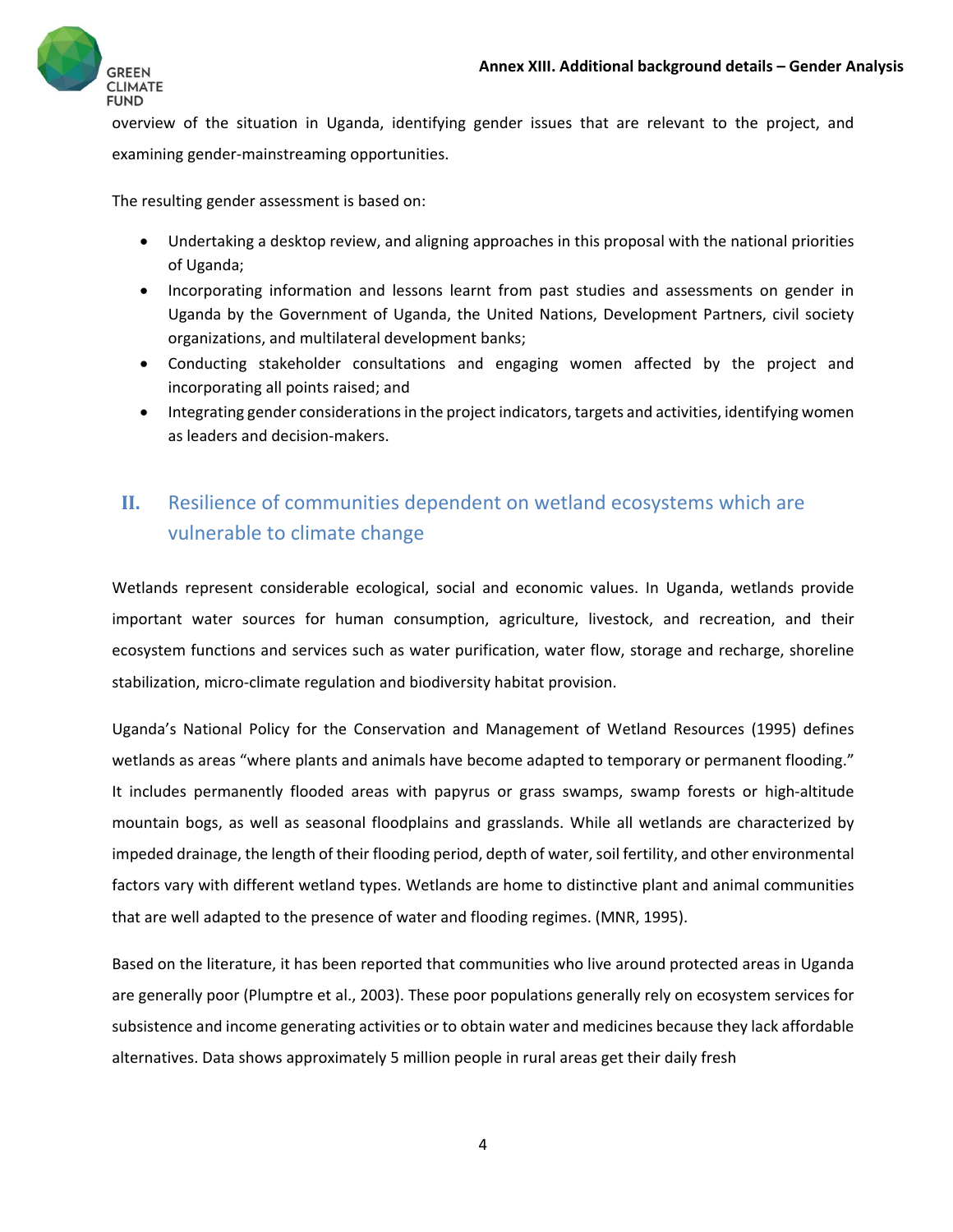

water supply from wetlands (UN WWAP and DWD, 2005). This report added that the economic value of this service alone has been estimated at US 25 million per year in Uganda.

Thus, demand for wetland resources is not likely to diminish in the near future, unless major drivers of poverty are addressed. For example, one of the few studies about the relationship between poverty and wetlands in Uganda revealed that an overwhelming majority of papyrus harvesters in the Lake Bunyonyi wetlands sold raw papyrus or crafts made from papyrus to bridge income shortfalls for periodic high expenses such as school fees or end-of-the year festivities (Maclean et al., 2003).

It should be noted that climate change affects women and men differently – to the detriment of women ‐ due often to existing social norms. The risk of climate change magnifies women's relative poverty. Women are also underrepresented in decision‐making in resource management and other issues on how best to manage the climate threat.

Addressing gender dimensions within the project design and implementation, this proposal works to identify and integrate interventions to provide gender responsive and transformative results. Women are key players in natural resource management, as well as in the agricultural sector, and therefore contribute to food security, livelihoods and water management. Women, however own fewer assets and have less accessto land. They also have limited accessto financial products and services, particularly in the rural areas of Uganda.

Climate change policies and programs in the past have been gender‐blind and have not been responsive to gender mainstreaming. The concerns and considerations of women when included have presented only a minimal effort.

Subsequent to the inception of the Rio Conventions (1992) it was evident that, without gender equity equality, poverty reduction, environmental sustainability and long-term economic development achievement of aspired goals seemed less attainable. As women and men experience poverty differently, they also have differentiated knowledge of natural resources, yet their contributions are unequally recognized. Improving environmental management and achieving poverty eradication requires full acknowledgment on the roles of both women and men in effecting changes.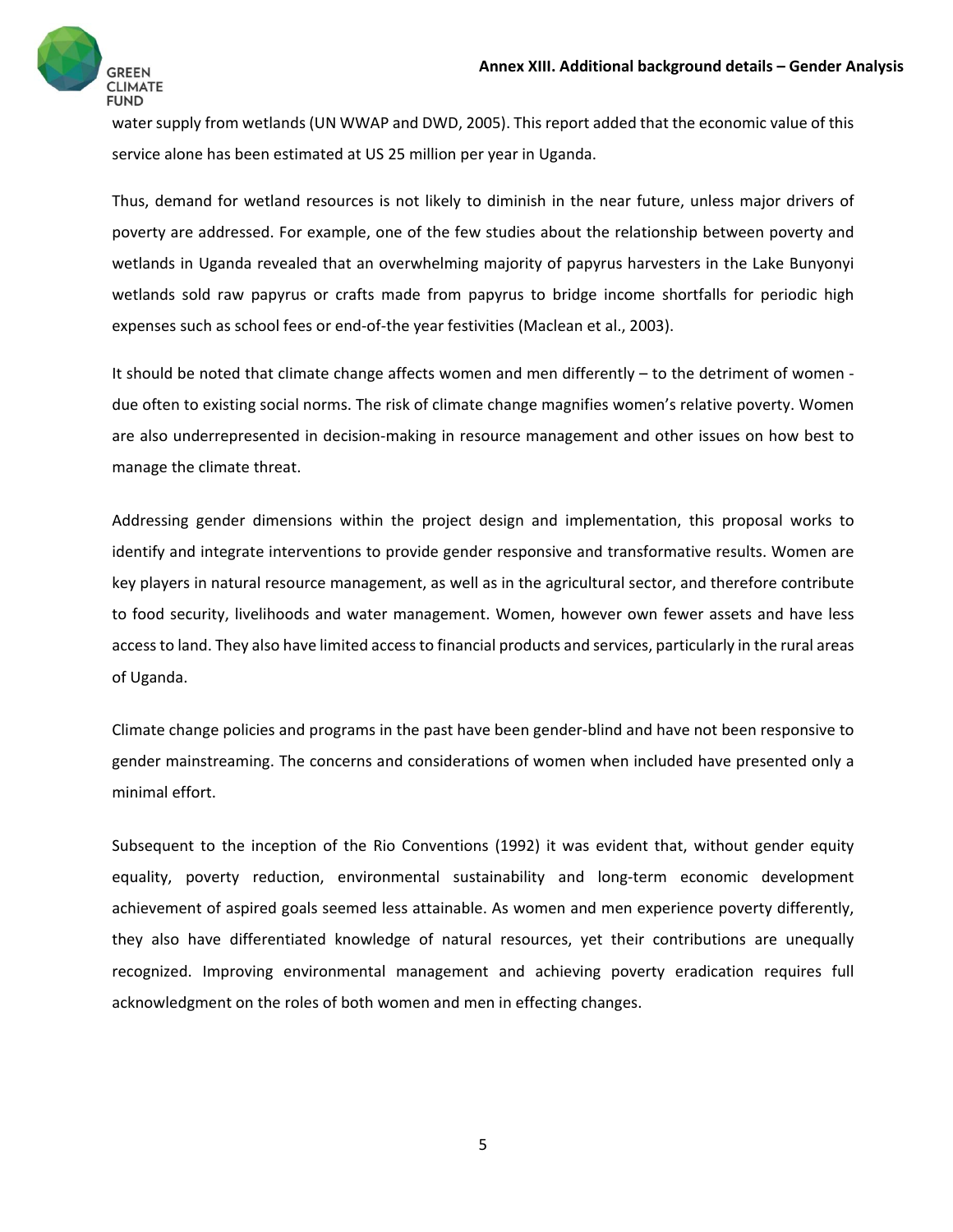

The Government of Uganda has approved its National Gender Policy (NGP) in 1997. The policy raised awareness on gender as a main issue that needs to be addressed. However, the policy has not been revised since, and it does not take into consideration current emerging development issues and challenges that women in Uganda are facing. Efforts need to be undertaken in the areas of: recognition and promotion of gender in macroeconomic management, participation in decision‐making and governance, protection of rights and improved livelihoods.4

As a result of gender roles historically and socially assigned to women and men, including the gendered division of labor, it is recognized that female vulnerabilities to climate change are different. Vulnerability of rural women in many parts of sub‐Saharan Africa (including Uganda) is highly related to biophysical, socio‐ economic and political factors. Difference in levels of education, wealth, reliance on natural resources, health status, access to credit, access to information, capital, as well as access to and participation in decision‐making potential lead to high variations and intensify vulnerability.

Communities' can take action on adapting to climate change, such that men and women can be preemptive in reducing their vulnerability and build their resilience to potential new and discriminatory risks. In the past, communities have used their own strategies for coping with climate variability and extreme weather. But climate change and intense change in weather patterns now cause new risks that fall outside the previous experience of communities. Therefore, new techniques and ways need be used in combination with indigenous knowledge.

# **III.** Existing Gender Inequality in Uganda

Gender inequality is one of the main indicators of inequality and is played out along political, social and cultural dimensions. It is closely linked to poverty and other development challenges which is deeply‐rooted in social norms and economic conditions with a greater impact on the poor, particularly women and young people.

Women play a critical role in agriculture, however, estimates show that they own only 7 percent of agricultural land. Common practice is that men are landowners and women have the right to live on the

<sup>4</sup> http://gov.ug/about‐uganda/government‐policies/national‐gender‐policy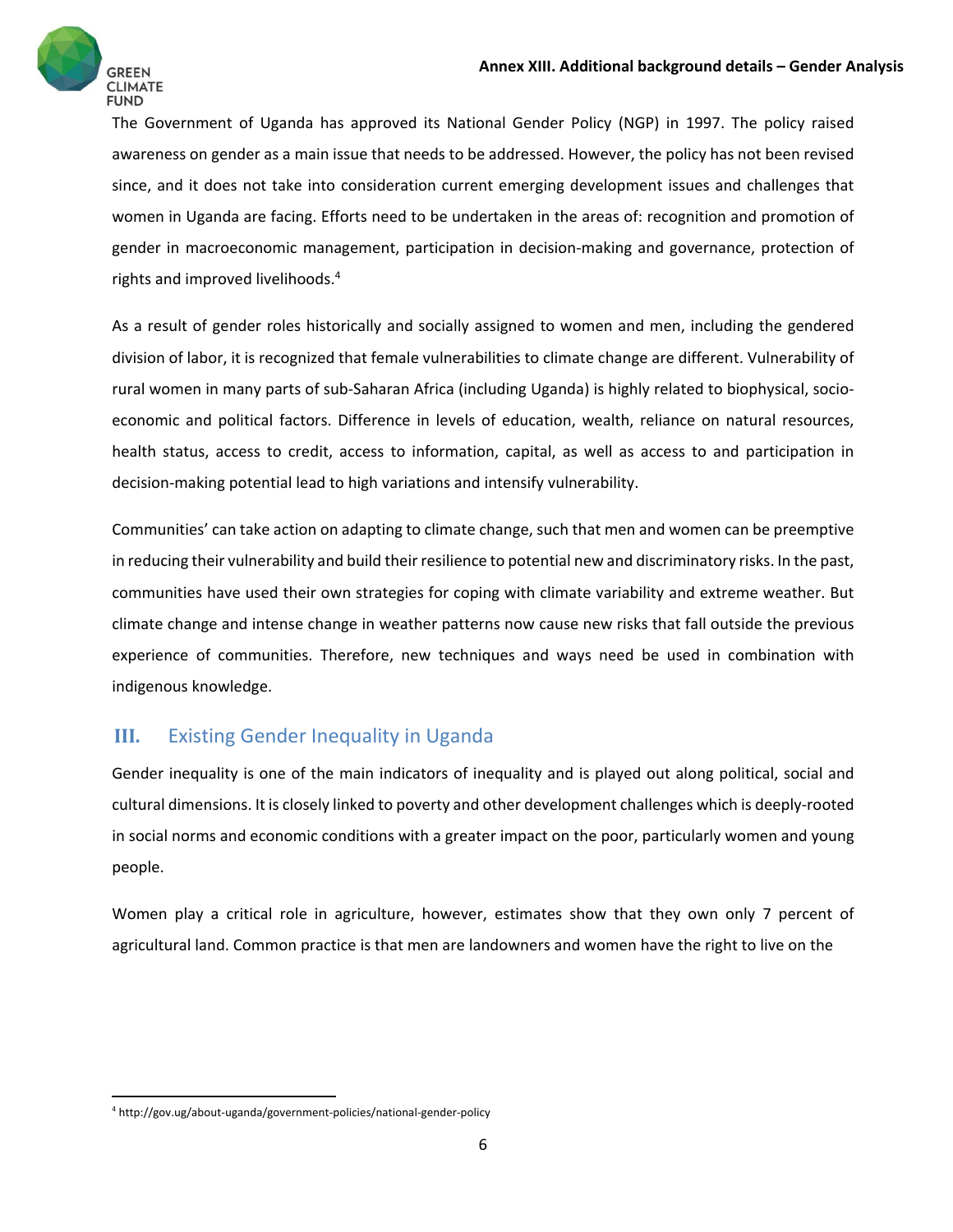

land and be involved in the farming activities. Efforts need to be undertaken in addressing the issue of equal women's rights to land ownership and decision-making.<sup>5</sup>

Uganda has made certain progress in addressing gender issues and overcoming challenges over the last years. However, due to embedded cultural norms and assumptions, women's participation in decision‐ making processes is significantly lower in comparison to males<sup>6</sup>. Mainstreaming gender perspectives in policy making and adopting policies to advance women' participation in leadership at a national and local level is crucial.

Uganda's Ministry of Gender, Labour and Social Development (hereafter MGLSD) was established in 1989. MGLSD's mandate is to guide and coordinate gender‐responsive policymaking and practices as well as provide specialized support for other sectors with an aim to integrate gender-perspectives into the different sectors. Due to decentralization, MGLSD<sup>7</sup> has Community-Based Services/Gender departments within local governments and district offices (including every police post) to mainstream gender at the sub‐national level. The appointed Gender Equality staff are Gender Focal Points or Community Development Officers and their role is to lead gender mainstreaming in district development plans and budgets by motivating technocrats and other stakeholders in both political leadership and technical leadership. However, both the national and sub‐national structures of MGLSD face funding and staffing deficits which negatively impact implementation. The MGLSD's budget is very low with less than 1% allocation of the national budget to the ministry, resulting in insufficient resources to implement the country's well-designed policies for gender mainstreaming at both the system-level and the community-level. (DFID, 2014; APRM, 2016).

Gender inequality issues in Uganda can be summed up as

- 1. Inconsistency between gender sensitive policies/regulation and implementation;
- 2. Lack of reliable gender statistics and research;
- 3. Inadequate funding;

4. Existence of socio-cultural norms and patriarchal traditions;

<sup>5</sup> https://www.fidh.org/IMG/pdf/uganda582afinal.pdf

<sup>6</sup> https://cgspace.cgiar.org/rest/bitstreams/56517/retrieve

 $^7$  The number of technical staff working on gender in the MGLSD fell from 33 in 1996 to 10 in 2014. It is noteworthy that designated gender focal points often have limited impact due to their low-ranking within the office as well as having dual responsibilities with few resources and ambiguity about their roles, little training, and support (APRM, 2016).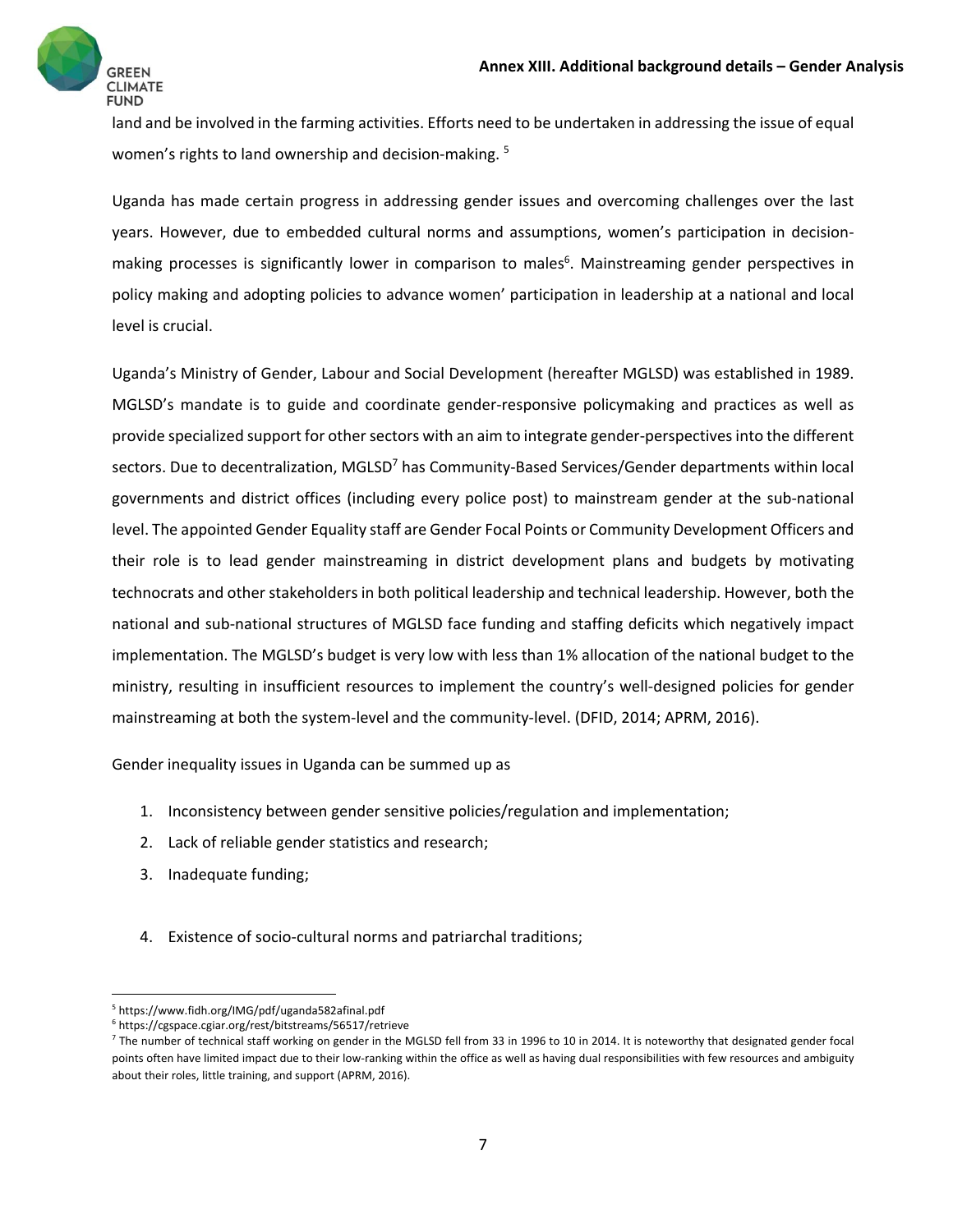

- 5. Sexual and gender-based violence;
- 6. Unequal work burden for women in household and community.

#### Gender Inequality Index

Through the years, several indices have been developed to quantify the concept of gender inequality. The United Nations Development Programme uses the Gender Inequality Index (GII) and Gender Development Index (GDI).<sup>8</sup> The GII is a composite measure that shows inequality in achievement between women and men in reproductive health, empowerment and the labour market while measuring achievement in human development in three areas: health, education, and command over economic resources. The GDI considers the gender gaps on human development between men and women.

Uganda has a GII of 0.682 as of 2014 and ranks 88 out of 142 countries assessed. The GDI value as of 2013 is 0.896, which has ranked Uganda as  $114.<sup>9</sup>$ 

The Global Gender Gap Index (GGGI) of the World Economic Forum examines the gap between men and women in four categories: economic participation and opportunity, educational attainment, health and survival and political empowerment.<sup>10</sup> Out of 142 countries, Uganda is ranked at 88 based on the GGGI 2014 results given below<sup>11</sup>:

| <b>Description</b>                     | <b>Score</b> | Rank | Sample average |
|----------------------------------------|--------------|------|----------------|
| Economic participation and opportunity | 0.631        | 97   | 0.596          |
| Educational attainment                 | 0.846        | 128  | 0.935          |
| Health and survival                    | 0.967        | 107  | 0.960          |
| Political empowerment                  | 0.284        | 29   | 0.214          |
| Overall Gender Gap Index 2014          | 0.682        | 88   |                |

\* Inequality = 0.00; Equality = 1.00. Source: The Global Gender Gap Report 2014

<sup>8</sup> United Nations Development Programme. Human Development Report. http://hdr.undp.org/en/content/table‐4‐gender‐inequality‐index. <sup>9</sup> http://hdr.undp.org/sites/default/files/hdr14‐report‐en‐1.pdf

<sup>&</sup>lt;sup>10</sup> World Economic Forum. The Global Gender Gap Report 2014 Country Profiles. http://reports.weforum.org/global-gender-gap-report-2014/economies/#economy=ETH http://www3.weforum.org/docs/GGGR14/GGGR\_CountryProfiles.pdf.

<sup>11</sup> http://reports.weforum.org/global‐gender‐gap‐report‐2014/economies/#economy=ZMB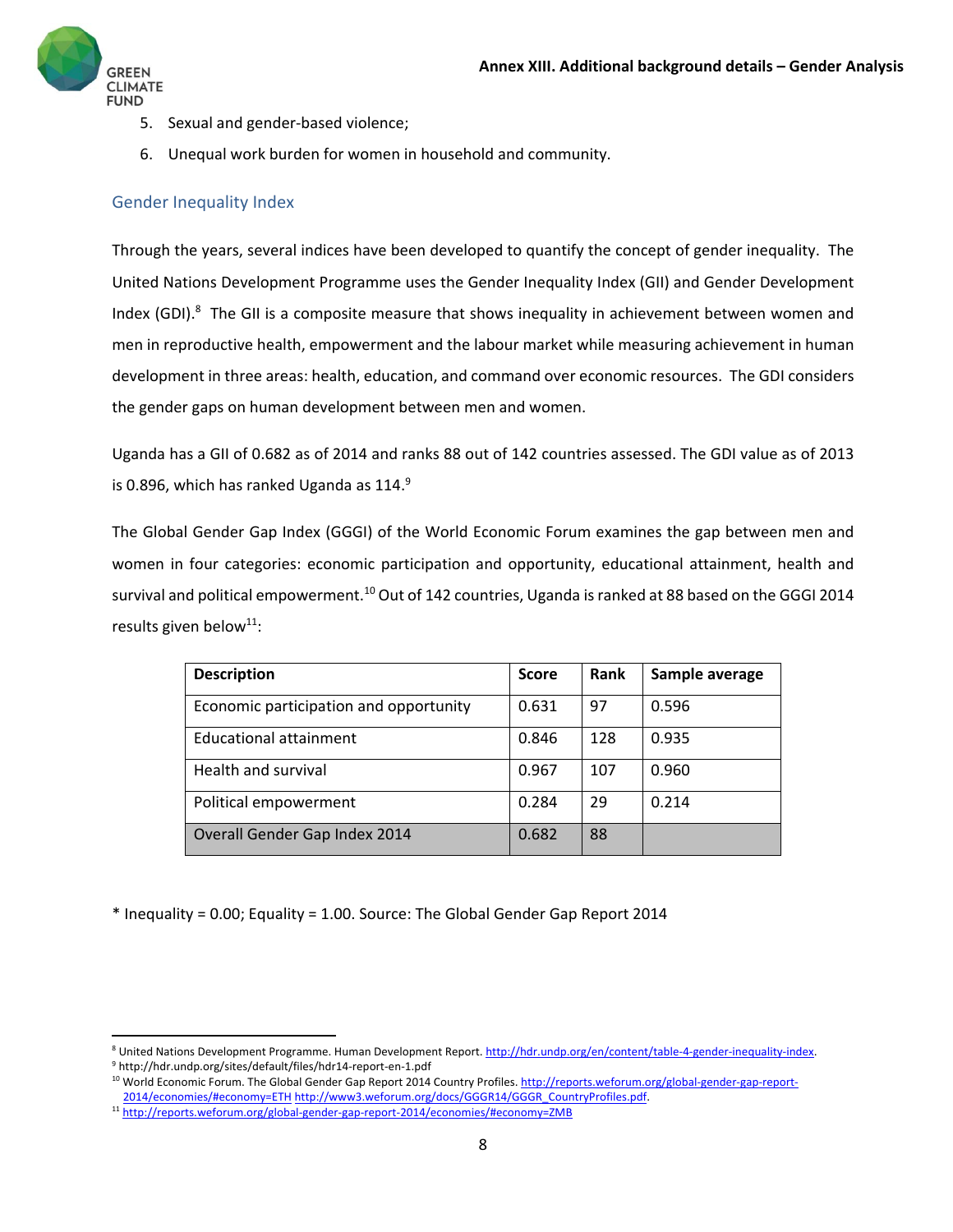The Organization for Economic Cooperation and Development (OECD) developed the Social Institutions and Gender Index (SIGI), a composite index that scores countries (on a 0 to 1 scale) on 14 indicators grouped into five sub-indices: discriminatory family code, restricted physical integrity, son bias, restricted resources and assets, and restricted civil liberties to measure the discrimination against women in social institutions across 160 countries. The 2014 SIGI value for Uganda is 0.2163, suggesting that discrimination against women is in the medium range.<sup>12</sup>

#### Poverty

Uganda is heavily dependent on agriculture, which is considered to be the backbone of its economy. Its GDP per capita as of 2014 is 714.6 USD. Another important component of the national economy is the livestock sector, contributing to about 5% of the national GDP and about 15% of the agricultural economy.

Uganda has been classified as a country with low human development and the estimated gross national income per capita in PPP terms and as of 2011 is 1,226 USD for female and 1,997 USD for male.13 The poorest members of the population are located in the northern and eastern regions of Uganda.

Vulnerable communities are dependent on wetlands and derive their livelihoods from the ecosystem goods and services obtained from wetlands. Due to climate change induced impacts, wetland degradation is a serious threat to impoverished communities and reduces availability of clean water, food and income to meet basic service needs. Although rural water coverage has increased from 54.9% in 2002 to 61% in 2006, access to clean and safe water are necessary conditions for sustainable development. <sup>14</sup>

The Lake Victoria wetland catchment and Lake Kyoga catchment are among to the most critical ecosystems in Uganda. The Global Water Partnership in East Africa states that Uganda loses approximately 15% of its Gross Domestic Product (GDP) due to the destruction of its natural resources, including wetlands.

 <sup>12</sup> http://www.genderindex.org/country/uganda

<sup>&</sup>lt;sup>13</sup> http://hdr.undp.org/sites/default/files/hdr\_2015\_statistical\_annex.pdf

<sup>14</sup> http://www.mglsd.go.ug/policies/Uganda‐Gender‐Policy.pdf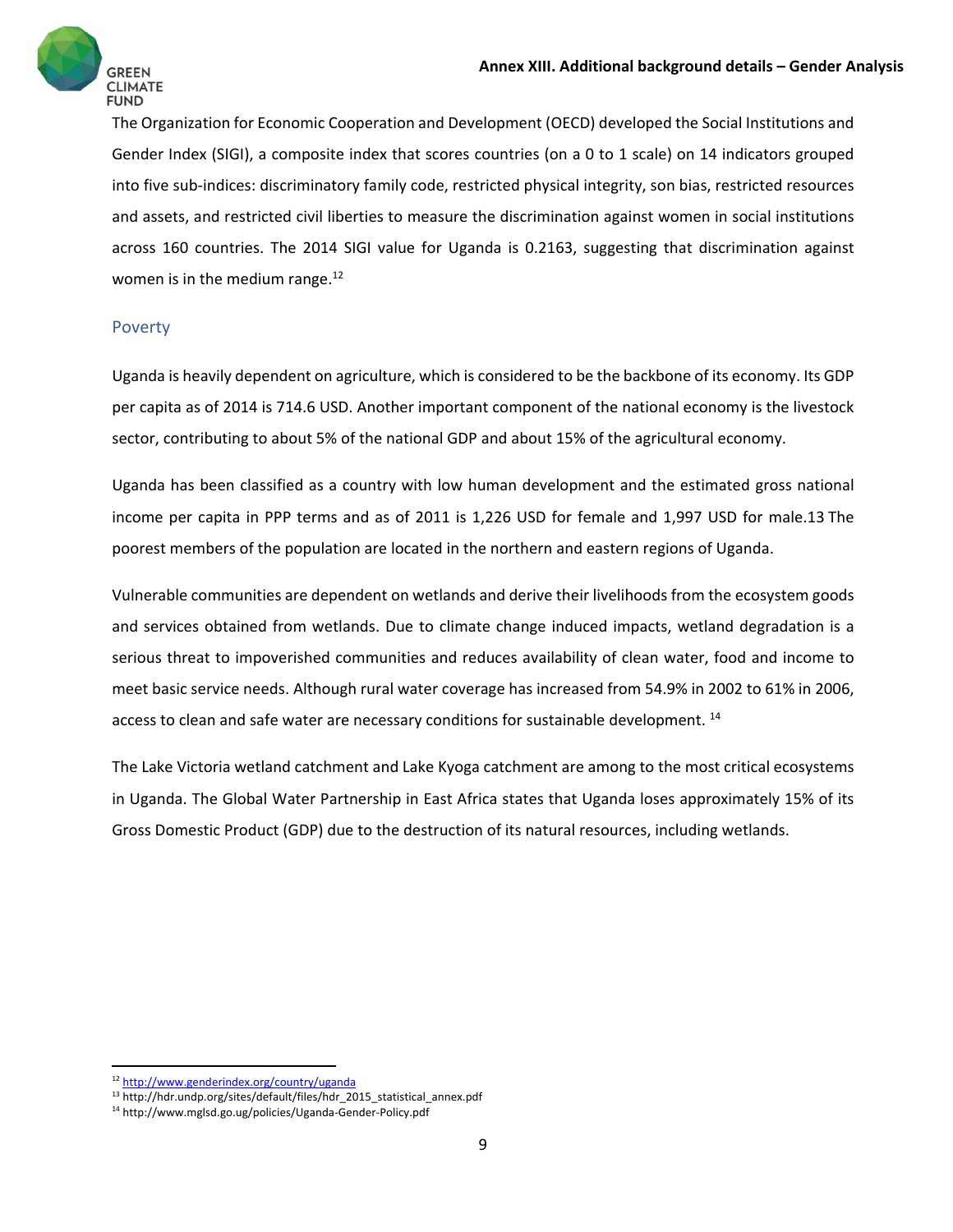

According to recent data, absolute poverty in Uganda has decreased in the past two decades. In 1992/93, more than half of the population (56.4%) was living below the poverty line. The trend continued as in 2012-13, the population living in poverty fell by 19.1%. (UNHS, 1999/00‐2012‐13 and HIS, 1992/3).

Figure 1 below shows the sub‐regional picture in 2012‐13, and presents significant differences in poverty by location. This data shows that there is unequal wealth distribution with nearly 90% of households in Kampala are in the middle class while most of the households in other sub-regions like East Central, Eastern, North East still live in poverty.



Figure 1. *Sub‐regional Picture, 2012‐2014*. Source: Uganda Poverty Status Report, 2014; UNHS 2012/13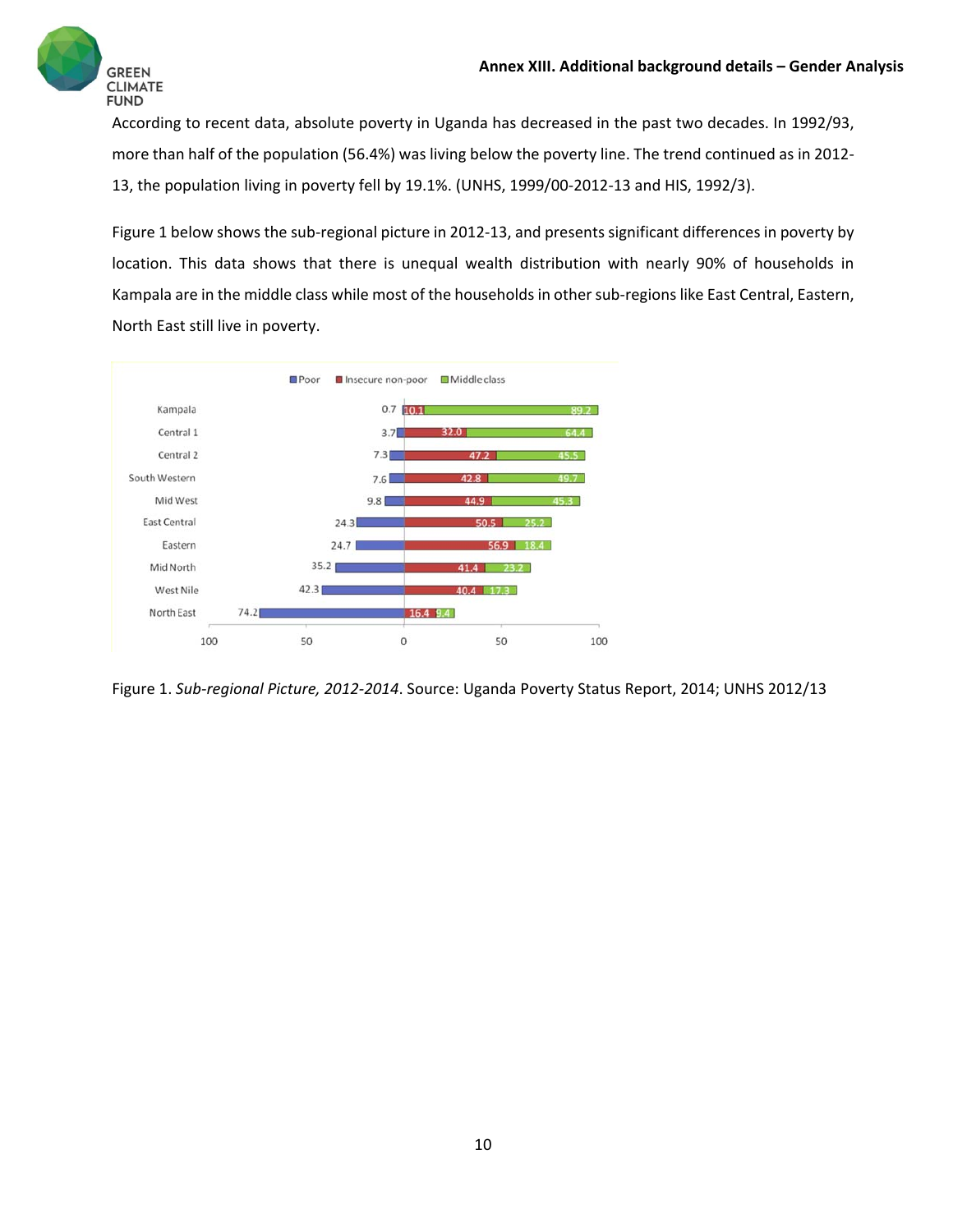





Climate change affects men and women differently ‐ which in turn affects exposure to poverty ‐ depending on their roles and responsibilities in the household and community. In many communities, climate change has a disproportionately greater effect on women, since women are often poorer and less educated than men and often excluded from political and household decision-making processes. In addition, women tend to have fewer assets and depend more on natural resources, such as wetlands, for their livelihoods.

Women and men's roles in society both contribute and effect change, yet their contributions are unequally recognized. Improving natural resource management and achieving poverty eradication requires full acknowledgment of the roles of women and men in effecting change.

There are around 4,000,000 people living around the wetland in Uganda. Nearly 80% of them depend on the wetland resources for their household food, income and water security. Over the last decades and particularly in locations with higher density, wetlands are degrading. In eastern Uganda, wetlands are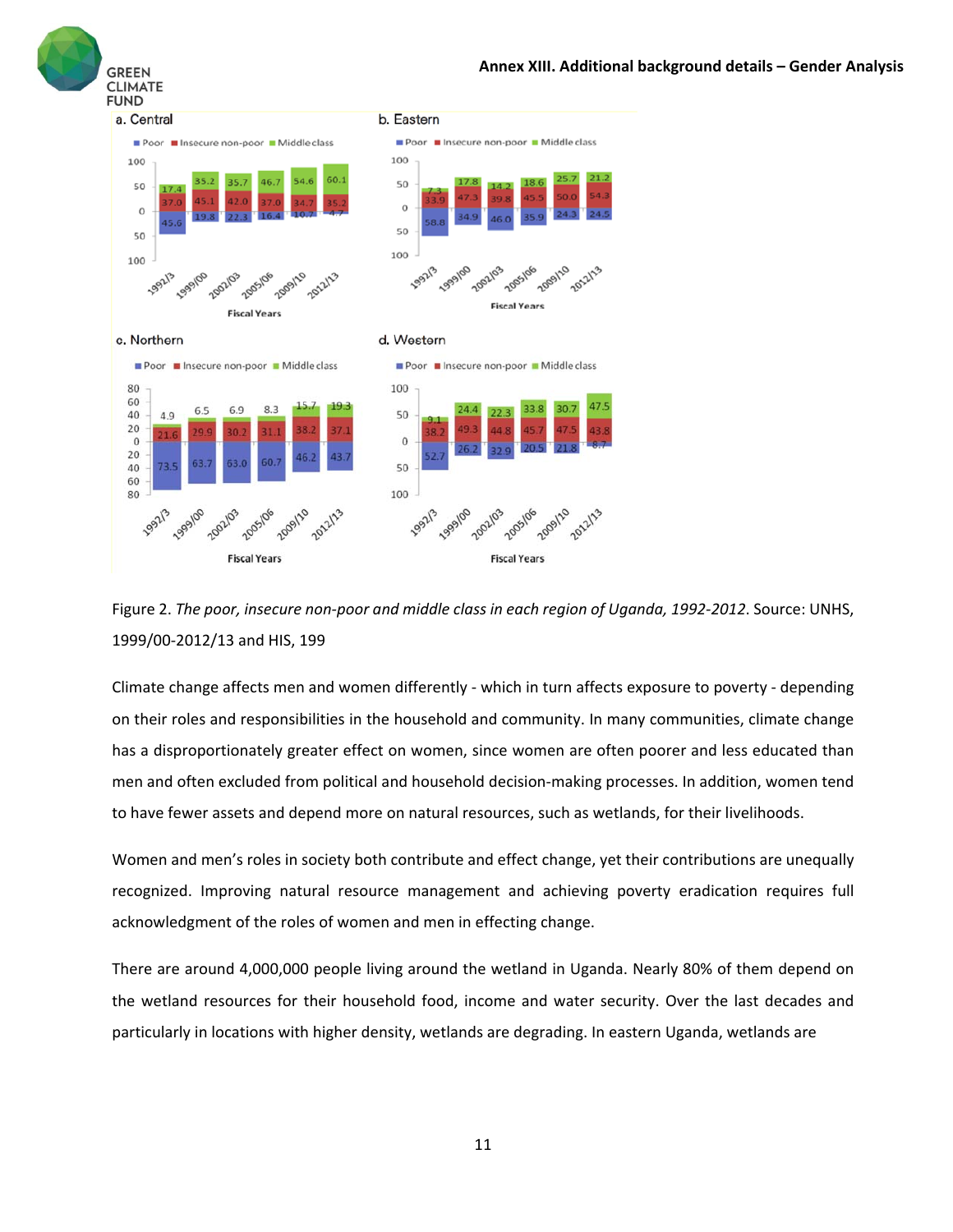

drained for rice growing. Strengthening the capacity of monitoring and managing wetlands is one of the priority areas for the Government of Uganda, and action has been taken by putting in place mechanisms for conservation and management of wetlands. 

Wetlands are an important source of food, income and water for livelihoods and farming in wetlands is a common practice. Wetlands have been used for crop cultivation of Irish potatoes, tea growing and grazing areas. Men and women have different roles in managing and using the wetland resources. Various initiatives have been put in place to involve both male and female participation in wetland programme and policymaking15. 

#### **Health**

Impacts of climate changes will have a negative effect on both women and men's health, with a more detrimental impact on women if gender equality is not addressed in congruence with adaptation measures. Women represent a high percentage of the poor in communities dependent on local natural resources for their livelihood, particularly on wetlands, which serve as an invaluable source of food, income and clean water. Women are more exposed to water borne diseases due to the nature of their rolesin the community. This importance is captured in UNFCCC (2007) report indicating that climate change threatens to reverse progress in fighting diseases of poverty, including malaria and water borne diseases.

Various testimonies and case histories of widows and orphans indicate that the real difficulty they face in adapting to climate change is that are more exposed to illness. During incidents of disaster, food prices increase and leads to a reduction in the quality or quantity of the food rural poor families are able to purchase. Women most making sacrifices to care and feed the family.

The disproportionate impact on women's nutrition and health can be contributed to their limited access to and control over services. Women have negligible participation in decision-making and are not involved in the distribution of environmental management benefits. Consequently, women are less able to confront vulnerabilities associated with climate change. Hence, again there is a need to distinguish

<sup>15</sup> http://www.kit.nl/gender/wp‐

content/uploads/publications/1326\_GSD%206%20Strenghtening%20institutions%20for%20gender%20responsive%20planning%20in%20natural% 20resource%20management.pdf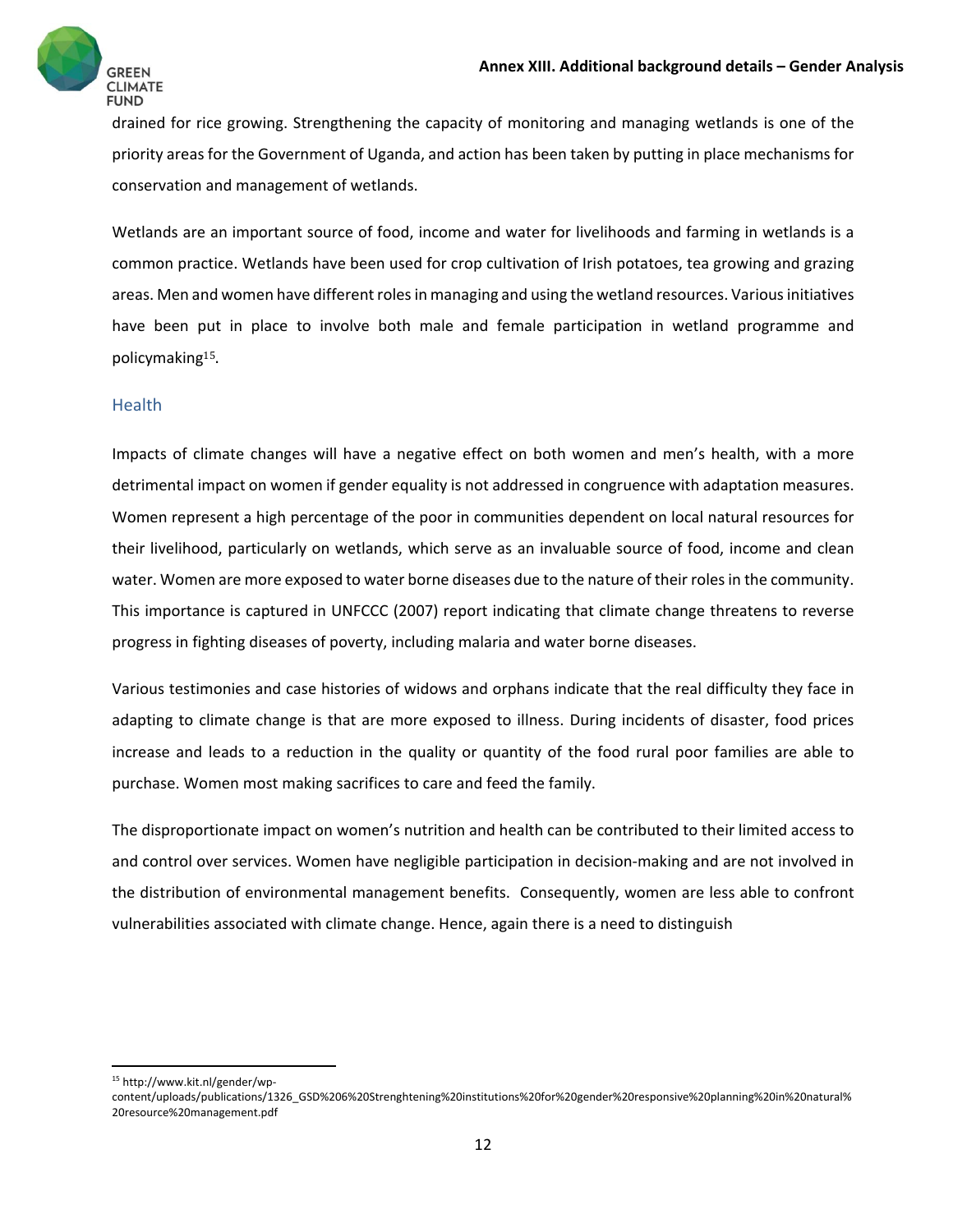

between vulnerabilities associated with poor sectoral responses to the needs of the rural poor and the causes of women's vulnerabilities – due to climate variability. The inequalities are multifaceted, due to tradition and cultural barriers, gender insensitivities, or how development service agents go about creating awareness, assistance, and feedback amongst the development community for more responsive actions.

In Uganda, the mortality rate and life expectancy age are one of the worst in the world. Due to climate change and limited or no access to clean water, available to only 50% of the population, women are vulnerable to cholera and diarrhea.<sup>16</sup>The Fifth Millennium Development Goal (MDG) aimed to reduce the maternal mortality ratio by 75% between 1990 and 2014. Nowadays, maternal mortality remains high in Uganda with 440 deaths per 100,000 live births. It should be noted that the proportion of birth attended by health professionals increased from 42% in 2006 to 58% in 2011, although this is still far from the MDG target of 100% by 2015. (UBOS 2012 Statistical Abstract; exec summary). Studies show that the decline of social services (health services in particular) is one of the major contributing factors to high maternal deaths in Uganda. Chart 1 shows the declining pattern of Uganda's health and education services.

Uganda is ranked 19<sup>th</sup> in the world for the highest rate of under 5-death and was not able to achieve MDG 4. As a response, the Safe Motherhood Program (SMP) was launched, together with other initiatives such as a supportive community network of traditional birth attendants (TBAs).<sup>17</sup> Part of ILO's country programme in Uganda for 2013‐2017 is to promote the ratification of the ILO Convention No. (183) on Maternity Protection and to ensure that the Maternity Protection Convention is integrated into municipal law and practices<sup>18</sup>.

 <sup>16</sup> http://fsdinternational.org/country/uganda/healthissues

<sup>17</sup> http://www.who.int/pmnch/media/membernews/2011/ugandabackgroundpaper.pdf

<sup>18</sup> http://www.ilo.org/public/english/bureau/program/dwcp/download/uganda.pdf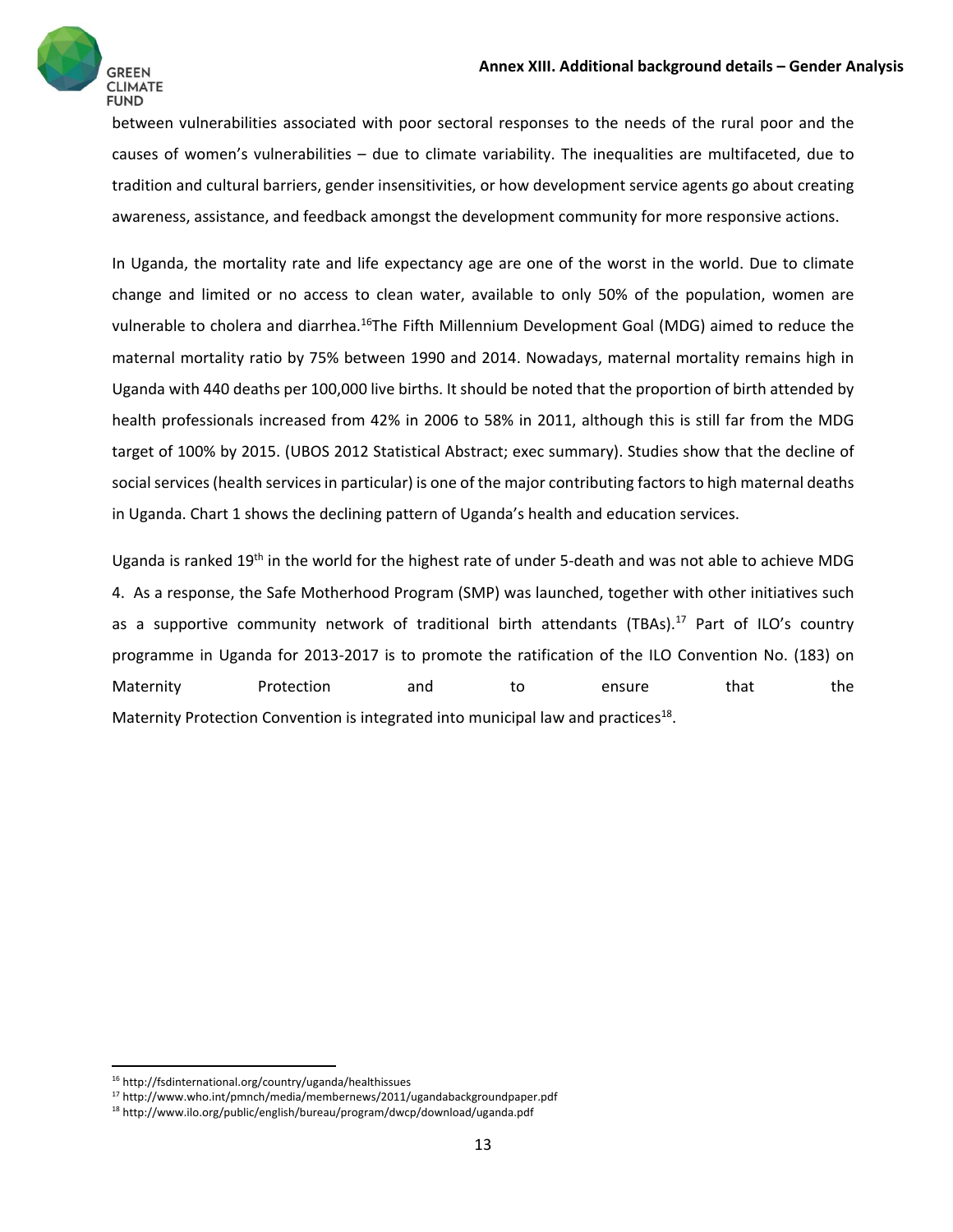



|                                                 | 2008/09 | 2009/10 | 2010/11 | 2011/12 | 2012/13 |
|-------------------------------------------------|---------|---------|---------|---------|---------|
| <b>Health</b>                                   | $-3.2$  | 0.4     | 5.7     | $-0.4$  | $-0.8$  |
| Education                                       | 4.3     | $-1.3$  | 9.9     | $-4.4$  | 2.5     |
| Other personal and<br><b>Community Services</b> | 12.3    | 11.8    | 11.4    | 13.8    | 8.4     |

Chart 1. *Percentage change average GDP by Economic Activity at constant prices: Social Services 2008/09‐ 2012/13.* Source: MFPED, 2013

#### Water and Sanitation

The District Government is advised to appoint District Water and Sanitation Coordination Committees (DWSCC to serve as a Technical Committee and to report to the Sectoral Committee. <sup>19</sup>In the District Water and Sanitation Coordination Committees (DWSCC), at least one woman holds a key position, which significantly contributes to women's decision making in the communities. From 2010‐2011 to 2011‐2012 there has been an increase of the percentage of women holding key positions in WSCs, from 81% to 82%. These results are based on data from 30 districts and 4,597 water sources. The districts of Arua are where the highest participation of women has been recorded (96%). Respectively, the lowest women participation is in Rubirizi (46%). In the Ministry of Water and Environment, as of 2012 the percentage of women staff is 29.6% and the percentage of men is 70.4% with a total staff of 452 people.<sup>20</sup>

#### Education

Education and literacy play a key role in determining the status of women and men. Uganda has continuously registered an increased number of dropouts. Dropouts occur at all levels of education and

<sup>&</sup>lt;sup>19</sup> Government of Uganda Ministry of Water and Environment, Water and Sanitation Sector, Sectoral Specific Schedules/guidelines. May 2012 <sup>20</sup> http://www.wikigender.org/wiki/gender-statistics-in-uganda/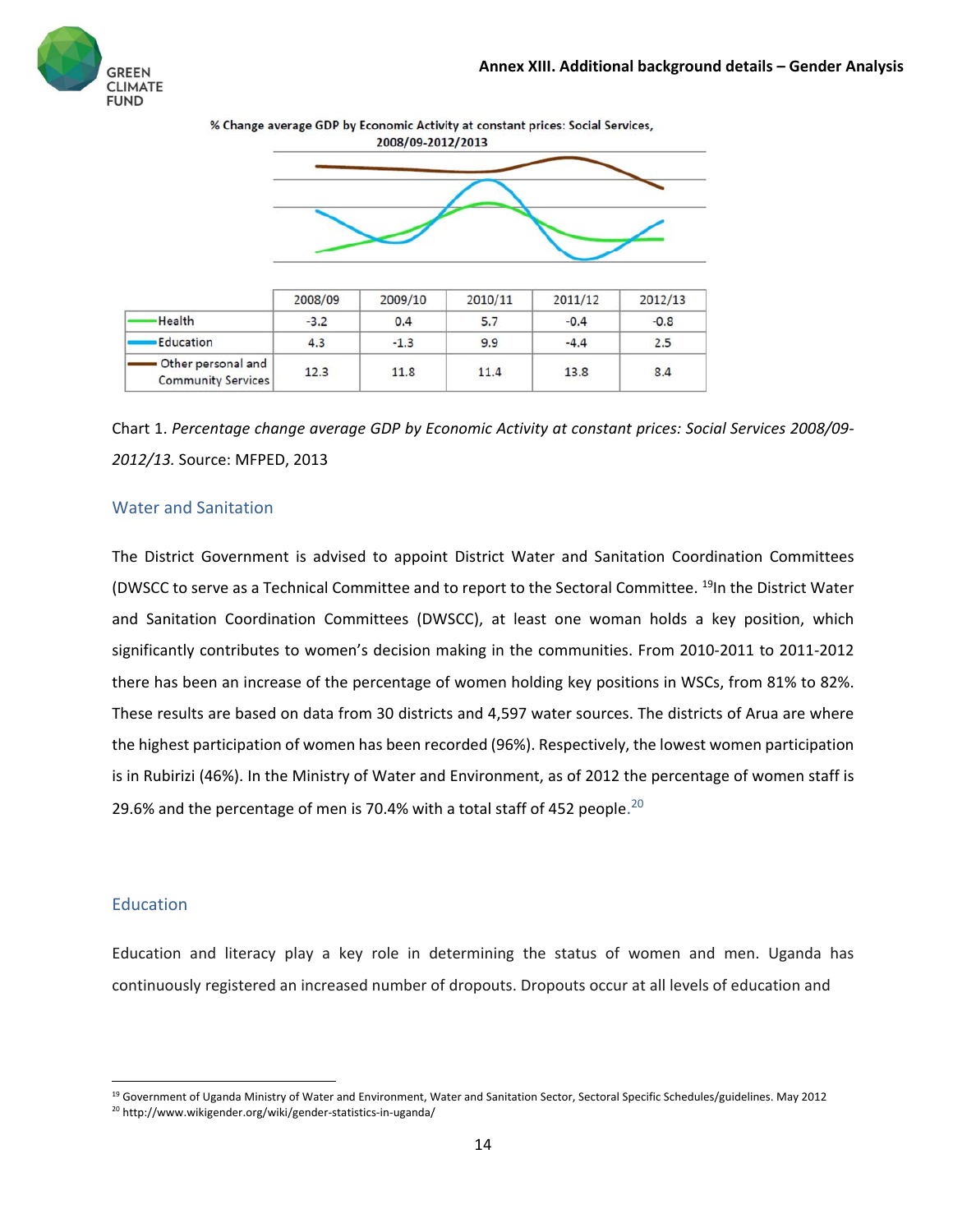

the various reasons for this include sickness, need to work, domestic work, transport issues and pregnancy. In 2005/06 more females (7.3%) dropped out of school to do domestic work than males (0.7%). More females than males also dropped out of school due to sickness $^{21}$ .

#### *Primary Education*

Data from the Ministry of Education indicates a positive trend of increased girls enrollment into primary school. School attendance rates vary by regions and by asset index (Uganda DHS EdData Survey 2001, p.38). The highest attendance rates have been registered in the Eastern region (94.3% boys and 93% girls) and the lowest in the Northern region (84.1% boys and 80.6% girls). More recent data for the period of 2007‐2012 have been plotted in Graph 1. The trend for new enrollment ratio for Primary school for boys and girls indicated higher enrollment for boys up to 2010, when this trend reverses and as of 2014 the ration of girls is higher.



Figure 3. *Net enrollment ratio for Primary Education.* Source: Education Management Information System22

#### *Secondary Education*

<sup>21</sup>http://www.ubos.org/onlinefiles/uploads/ubos/gender/Uganda%20Facts%20and%20Figures%20on%20Gender%202013.pdf 22http://www.ubos.org/onlinefiles/uploads/ubos/gender/Uganda%20Facts%20and%20Figures%20on%20Gender%202013.pdf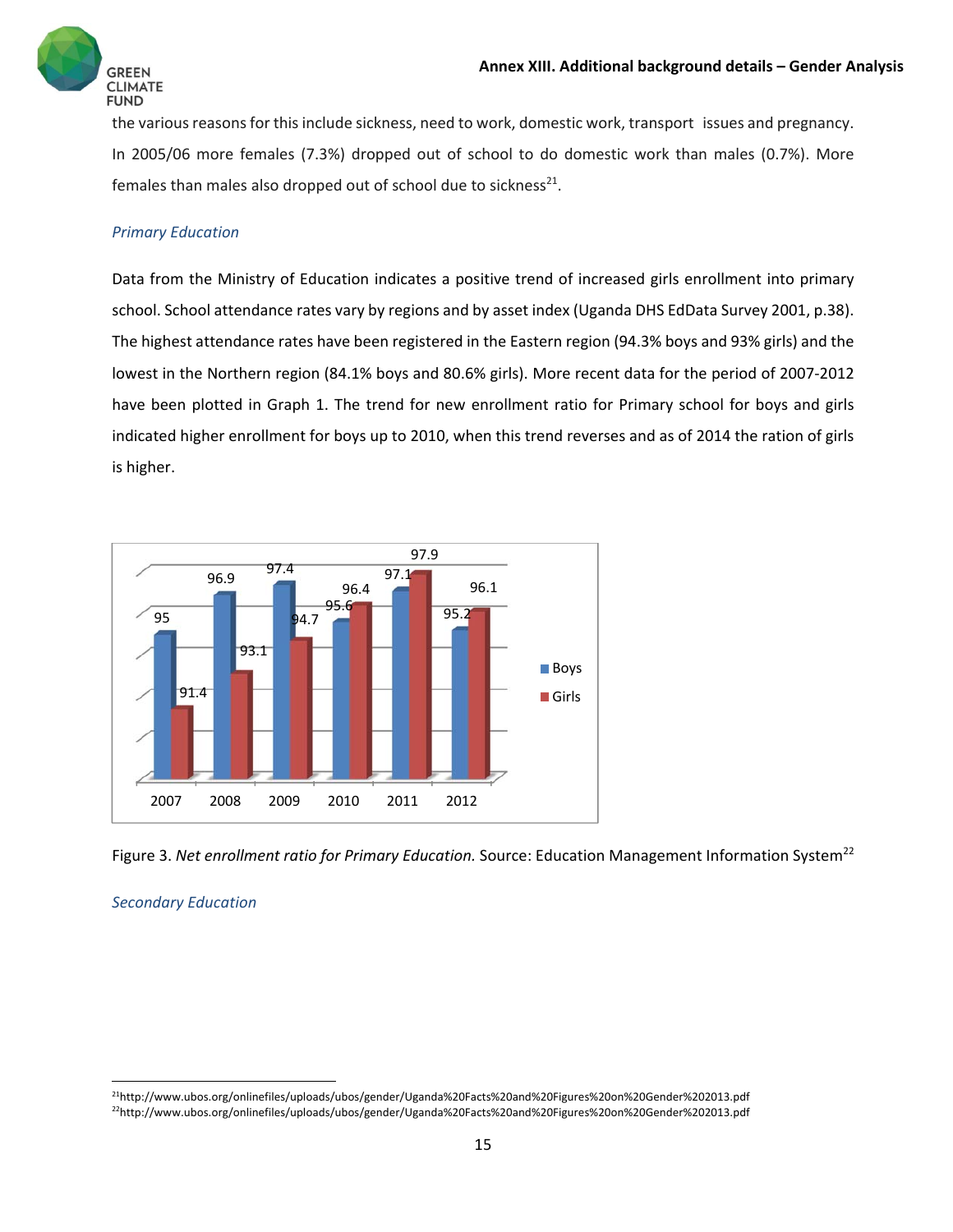

The net enrollment ratio is expressed as a percentage of the education and we can see that in comparison with Primary Education, the net enrolment ratio under Secondary education is below 30 %for both girls and boys. The results suggest that boys have higher enrollment rate in comparison with girls. Due to social stereothypes, child labour or social insecurity, women and girls do not have the chance to continue their education and complete their education cycle. For Secondary level education, the completion rate for boys is 10% higher that the one for girls. <sup>23</sup> According to the 2002 Population and Housing Census, 77.4% of the males are literate in comparison to 62.4% of the females. These disparities needs to be addressed and efforts needs to be undertaken in bridging the gender gap in education and providing equal opportunities for both men and women.





In 1997, the Government of Uganda introduced the Universal Primary Education (UPE) and as a result, the enrollment in Primary school have increased from 2.7 million in 1996 to 8.5 million in 2013. Uganda did not meet MDG 2 target to atchieve universal primary education. Nonetheless, the net enrollment rate for children attending primary school increased from 53% in 1990 to 87% in 1997 and has been over 80% ever since. Various studies suggest concerns with education quality and standarts as one of the obstacles in atchieving MDG 2. As a reponse, the Government as increased the Capitation and School Facilities Grands in order to ensure the effectiveness of the UPE programme.

<sup>23</sup>http://www.ubos.org/onlinefiles/uploads/ubos/gender/Uganda%20Facts%20and%20Figures%20on%20Gender%202013.pdf 24http://www.ubos.org/onlinefiles/uploads/ubos/gender/Uganda%20Facts%20and%20Figures%20on%20Gender%202013.pdf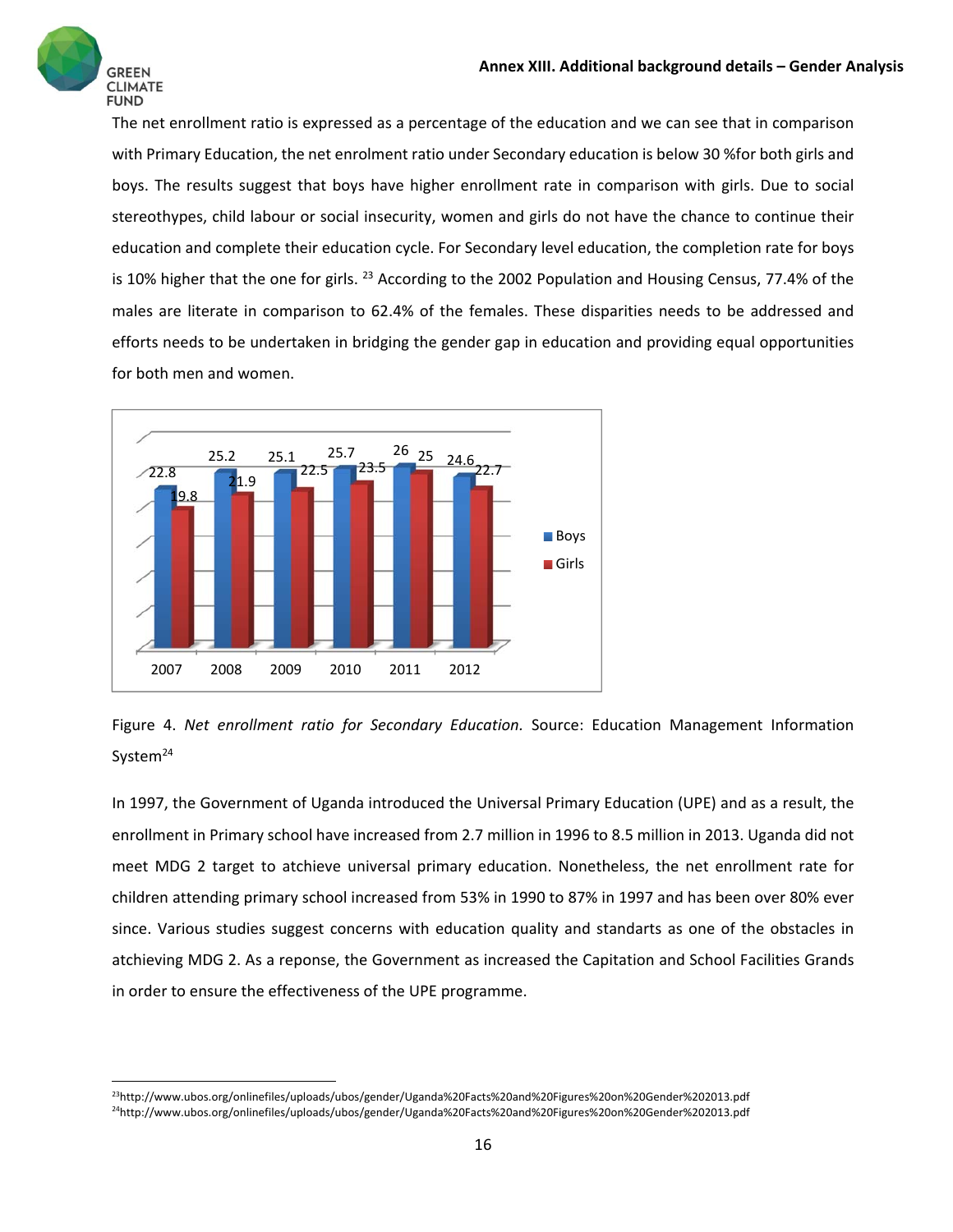

#### Political participation

Women have the same rights to vote and stand for electio, as men. The Constitution of Uganda ensuresthat for each district, there is one seat for a woman member of Parliament. Additionally, one third of local council seats are to be occupied by women. Out of 80 chairperson, one seat is reserved for women. From the early 1990s until 2003, the share of women in local councils increased from 6% to 44%, showing a significant progressin women's decision‐making and political participation. As of 2011, nearly 35% of the total member of Parliaments, are women. (World Bank, 2011). The representation of women in the Government is the following:

- 23 female Ministers in the President's member cabinet (out of 75)
- 135 women in the National Assembly (out of 386 members)
- 42 women in the Ministry of Local Governmnet and 103 men



Figure 5: *Members of Parliament by Gender. Source:* Women in Parliament, World Classification25

Various gender and women's organizations, NGOs and CBOs work towards greater represenation of women in Uganda's policymaking. Among the many laws and policies that support women's participation in policymaking are:

 <sup>25</sup> http://www.ipu.org/wmn‐e/classif.htm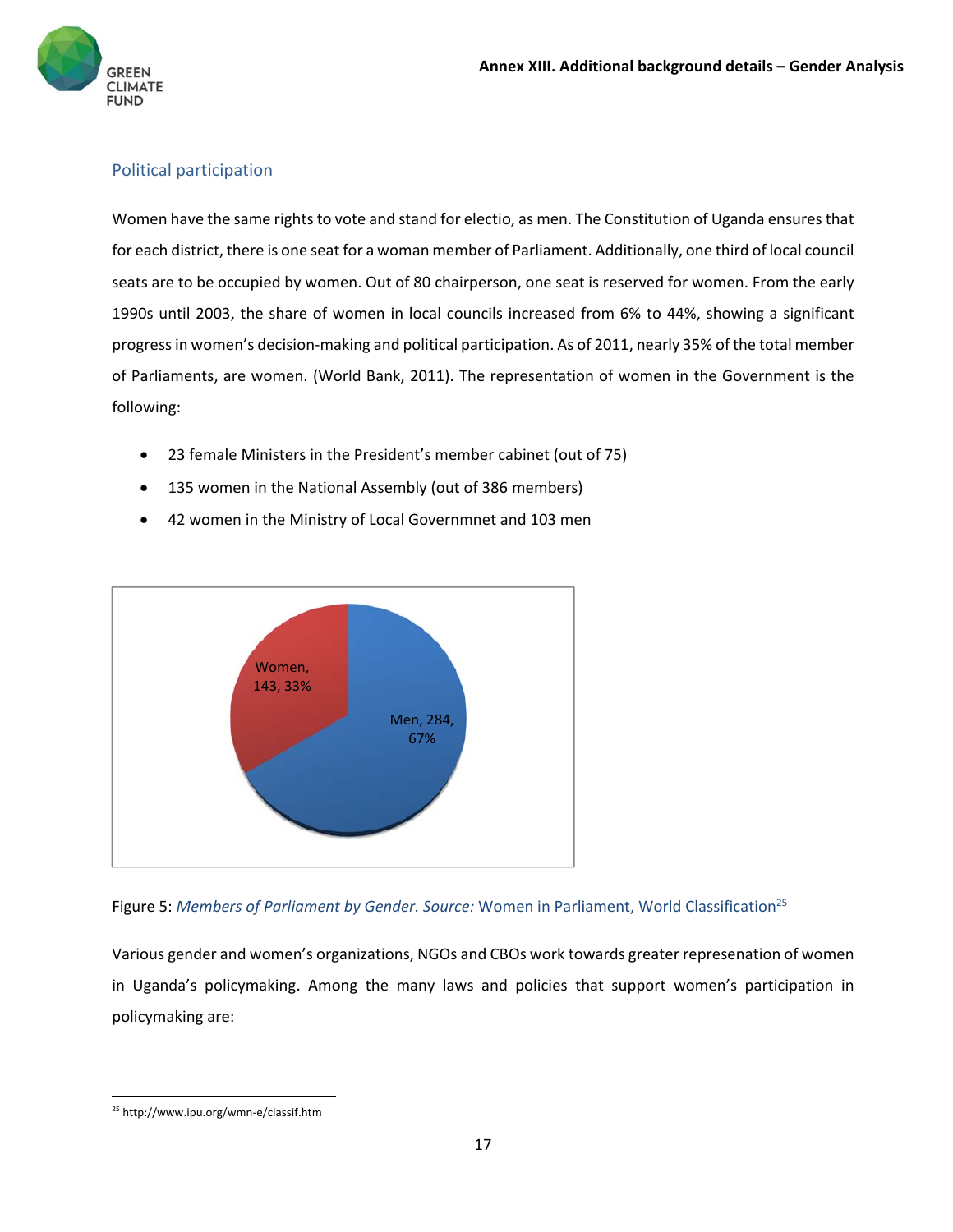

- The Local Government Act (Cap 243);
- The Social Development Sector Strategic Investment Plan(2003‐2008);
- The Community Mobilisation and Empowerment Strategy (2006);
- The National Women's Council Act (Cap 318).

#### *Part IV of The Constitution of the Republic of Uganda: Rights* states that:

- 1. Women shall be accorded full and equal dignity of the person with men.
- 2. The State shall provide the facilities and opportunities necessary to enhance the welfare of women to enable them to realise their full potential and advancement.
- 3. The State shall protect women and their rights, taking into account their unique status and natural maternal functions in society.
- 4. Women shall have the right to equal treatment with men and that right shall include equal opportunities in political, economic and social activities.
- 5. Without prejudice to article 32 of this Constitution,women shall have the right to affirmative action for the purpose of redressing the imbalances created by history, tradition or custom.
- 6. Laws, cultures, customs or traditions which are against the dignity, welfare or interest of women or which undermine their status. are prohibited by this Constitution.26

Although there has been progress in advancing women's rights, more needs to be done in this direction. In the areas of Health, Education and Labour, gender sensitive policies and non-discriminatory laws are needed in order to achieve sustainable development.

#### Income

Uganda has been ranked as a low income country, with an overall score of 0.7086 and an overall rank of 46 (out of 127), based on GNI per capita (World Bank, 2013). Overall, male‐headed households are earning

 <sup>26</sup> https://dredf.org/international/UgaConst.html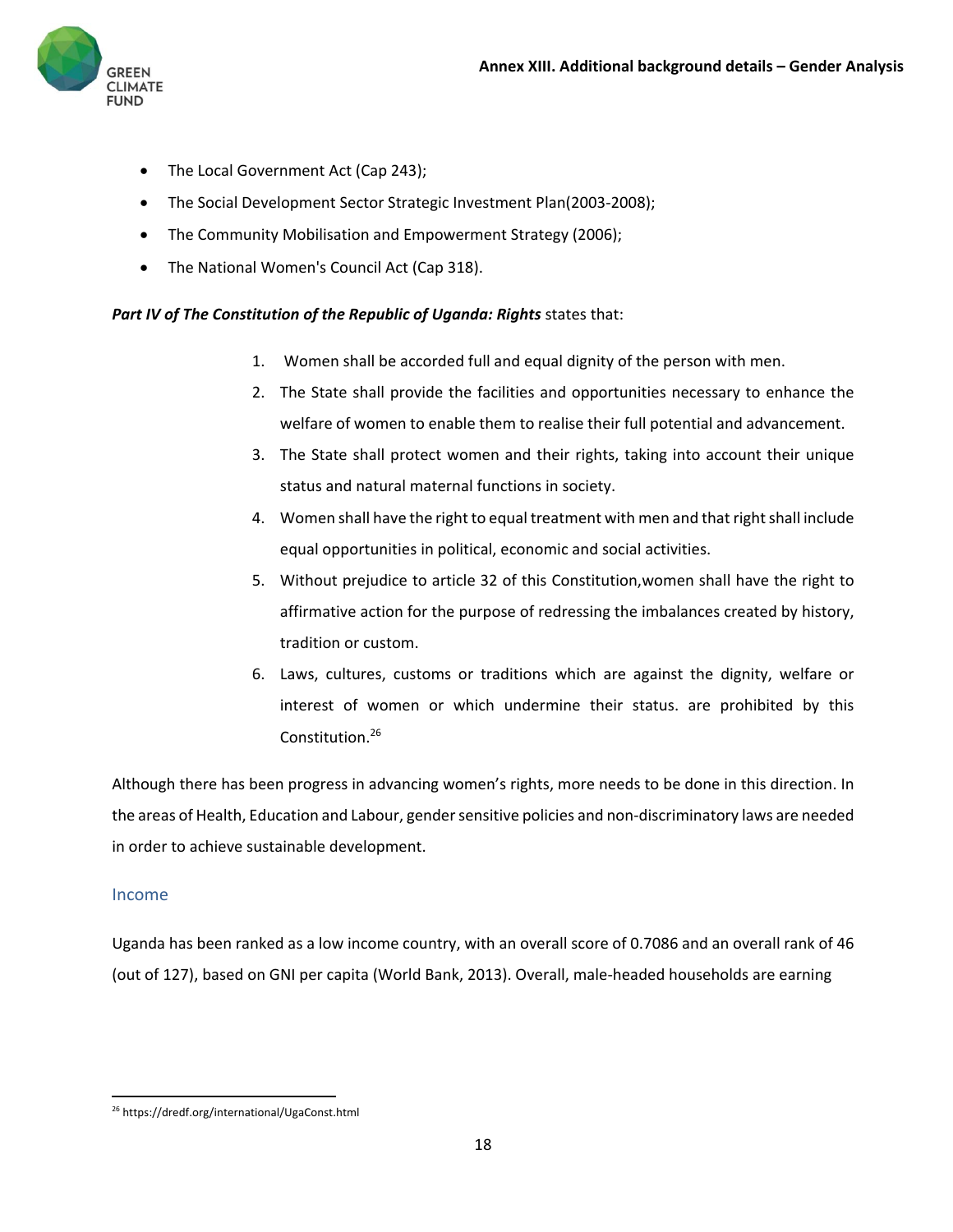

higher average income in comparison to female‐headed households. Over the period of 2005 to 2010 there has been an overall increase in earnings for both households, as shown in the data:

- 2005‐2006: 170,300 UGX (50.42 USD) for Male and 106,200 UGX (31,44 USD) for Female
- 2009-2010: 336,900 UGX (99.76 USD) for Male and 226,300 UGX (67.01 USD) for Female<sup>27</sup>

Traditionally, income‐generating activities for women include handicrafts or agriculture. Out of the total women labour force, 42% are not receiving remuneration for their work, although being a major player in the agricultural employment (Gender and Productivity Survey (GPS), 2008; (EPRC, 2009)). The same number corresponding to male counterparts is only 16 percent. Only one out of ten women in Uganda is receiving remuneration for her work. Women are also receiving lower remuneration in comparison to men in the private sector. The Gender and Productivity Survey (2008) indicates that:

- 80% of women are employed in Agriculture
- 7% of women are employed in Manufacturing
- 8% of women are employed in Retailing
- 1% of women are employed in Restaurants
- 8% of women are employed in Social Services
- 2% of women are employed in Other

Although agriculture is an important source of employment, in 2008, 40% of the women employed in agriculture were unpaid. As of 2011, only 15 % of them are being paid (out of 47%). From the total 523,000 women, who are being paid, 17.4% are teaching professionals. The Uganda National Household Survey of 2009/2010 registered 71% of Female as informal employee as a percentage of the non‐agricultural employment, in comparison with 64% for male.

Average time spent on economic and care labour activity per week indicates that females spend more time in care labour than economic activities, in comparison with males. Care labour activities include taking care of children, fetching water, firewood, cooking, food processing and others.28 The average time spent of unpaid domestic work for women aged 18‐34 is 6 hours, compared to less than an hour for men

 <sup>27</sup> Source: Uganda National Household Survey. Exchange rate 1 USD = 3.37 UGX

<sup>28</sup> http://www.ubos.org/UNHS0910/unhs200910.pdf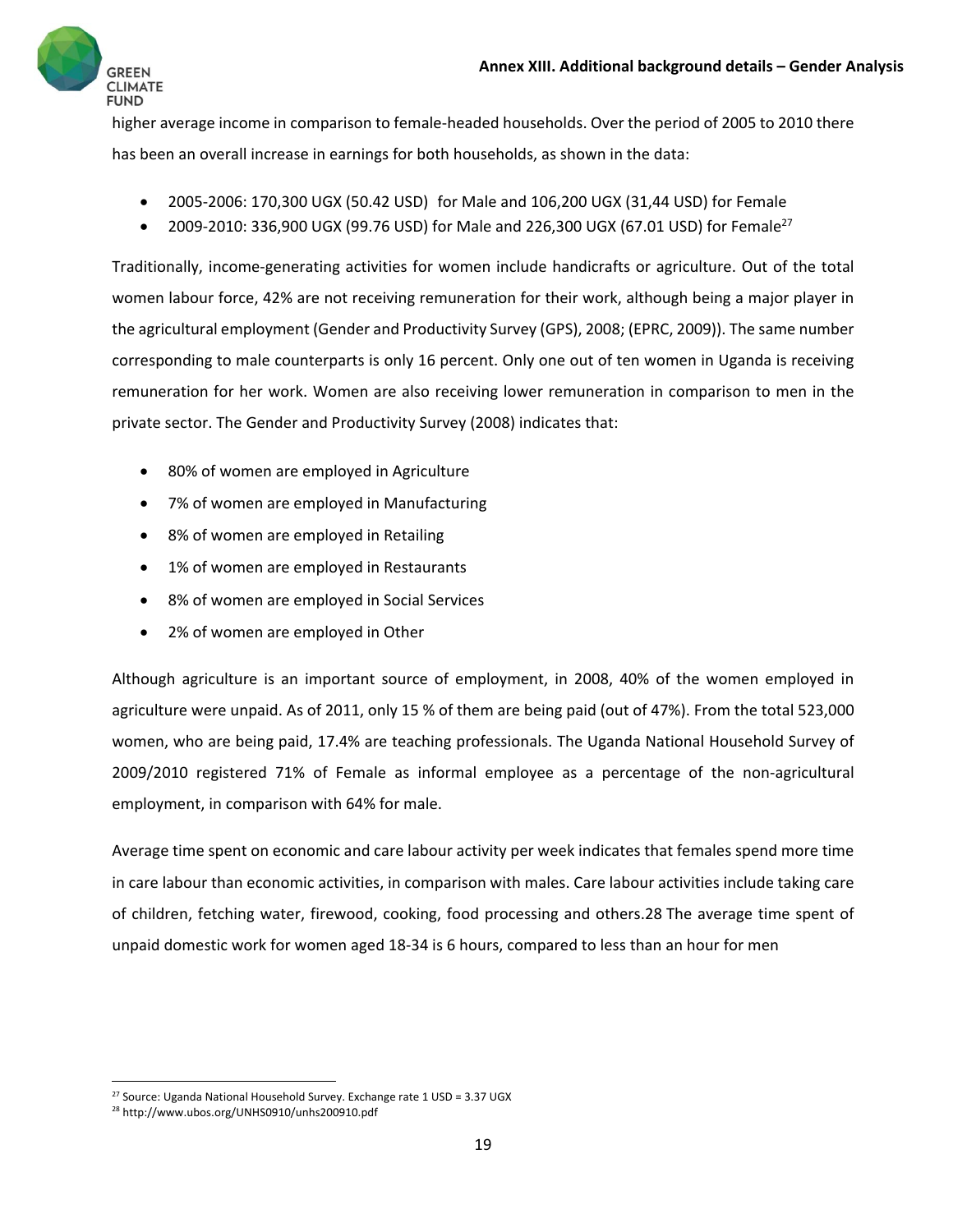

of the same age in 1992/93. There is a positive relation between age increase and unpaid domestic work for both men and women. <sup>29</sup>

In terms of marital status, 16% of women are married by the age of fifteen and 53% are married by age of eighteen (UDHS 2006). This requires women to be engaged with more care labour activities and leaves less time to explore variouslabour opportunities. Men spend lesstime on unpaid care work compared to women and regardless of their marital status, whereas married men spend less time on unpaid domestic work.

#### Labour force

The Global Gender Gap Index has ranked Uganda's Labour force participation at the sixth place (out of 136) with a 0.96 Female-to-male ratio, where 77 stand for Female and 80 for Male.<sup>30</sup> The overall score of Uganda is 88 on the Global Gender Gap Index. The country ranks particularly low on the Economic Participation and Health and Survival Indicators.<sup>31</sup>

The total labour force in Uganda had increased from 9.5 million in 2005‐2006 to 11.5 million in 2009‐2010. The unemployment rate in Uganda as of 2014 is 3.8% and higher for females, than males. Out of the total labour force in Uganda, 3.5 million are engaged with informal employment and the fishing sector accommodates 70% of the total. Of the total labour force, 79% are self-employed and 86% of the paid workers are only temporary or seasonal employees.

Uganda has adopted the National Child Labour Policy of Uganda (NCLP) in 2006, which provide guidelines and stands for action against child labour. The Employment Act of 2006 aims to promote and to guarantee equal opportunities for all citizens and to eliminate discrimination in employment. Discrimination is defined as any exclusion of preference made on the basis of race, color, sex, religion, political view, national extraction or social origin and HIV status or disability, which prevents a person from equal employment opportunities or prevents one from obtaining benefits under a contract of service. <sup>32</sup>

<sup>29</sup>http://www.ubos.org/onlinefiles/uploads/ubos/gender/Uganda%20Facts%20and%20Figures%20on%20Gender%202013.pdf

<sup>30</sup> http://www3.weforum.org/docs/WEF\_GenderGap\_Report\_2013.pdf

<sup>&</sup>lt;sup>31</sup> The Global Gender Gap Index results in 2014

<sup>32</sup> http://www.ilo.org/dyn/natlex/docs/SERIAL/74416/76582/F1768664138/UGA74416.pdf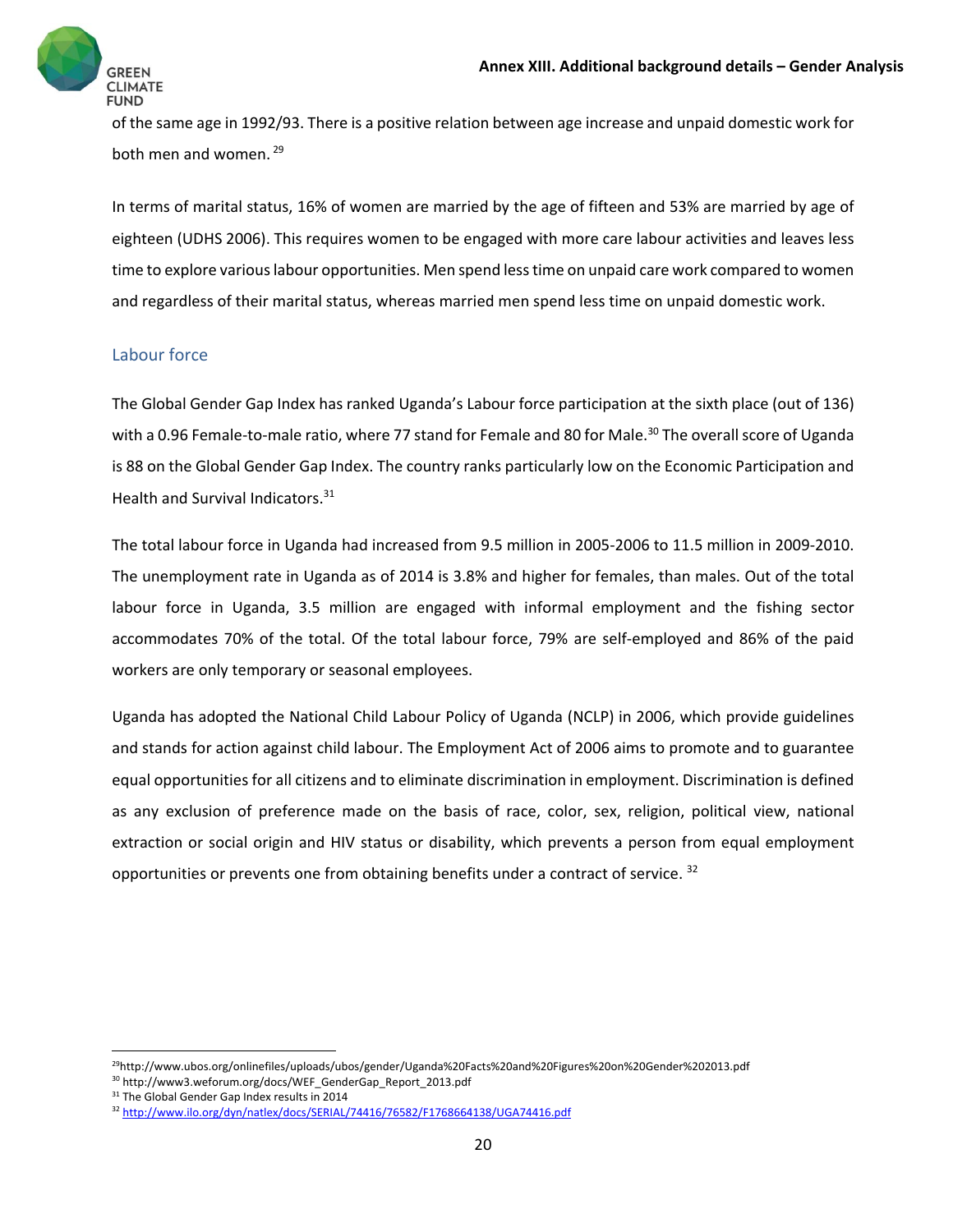

Access to resources

The incidence of formal financial inclusion was reported as higher among men (31%) than women (26%) in a 2009 survey. In comparison to women, 24 % of men have access to banks, whereas only about 18% of women have access to banks and financial institutions, such as the Bank of Uganda, regulated financial institutions i.e. commercial banks, credit institutions or microfinance deposit-taking institutions<sup>33</sup>.

Enabling women to have access to land ownership provides more control over their livelihoods and lives and that of their children, as well as encourages empowerment. The 2011 Uganda Demographic Health Survey (UDHS) indicated that the proportion of land owned by women was 28.1%, while that by men was 71.9%.34 Individual ownership of land for women was found to be more common in the rural areas (28.6%) than urban areas (24.9%).

The 2011 UDHS revealed the status of decision making within households<sup>35</sup>. It was found that husbands have the most control in decision-making on women's health care, major household purchases, and visits to family or relatives. Around 40% of currently married women claimed that their husbands primarily made decisions on their own health care, major household purchases, and visits to their family or relatives. Only 23% of the married women reported that they make independent decisions on their own health care and visitsto family or relatives, and 16% reported making independent decisions on major household purchases.

In 2010, nearly 500,000 persons owned businesses and out of these 56% were male while 44% were female. Comparing this to the situation in 2001, there was an increase in the proportion of females owning businesses from 37% in 2001 to 44% in 2010<sup>36</sup>.

#### Gender‐based Violence

<sup>33</sup>http://www.ubos.org/onlinefiles/uploads/ubos/gender/Uganda%20Facts%20and%20Figures%20on%20Gender%202013.pdf

<sup>34</sup> https://dhsprogram.com/pubs/pdf/FR264/FR264.pdf

 $35$  Ibid

<sup>&</sup>lt;sup>36</sup> Census of Business Establishments, 2010/11 http://www.ubos.org/onlinefiles/uploads/ubos/pdf%20documents/2010%20COBE%20Report.pdf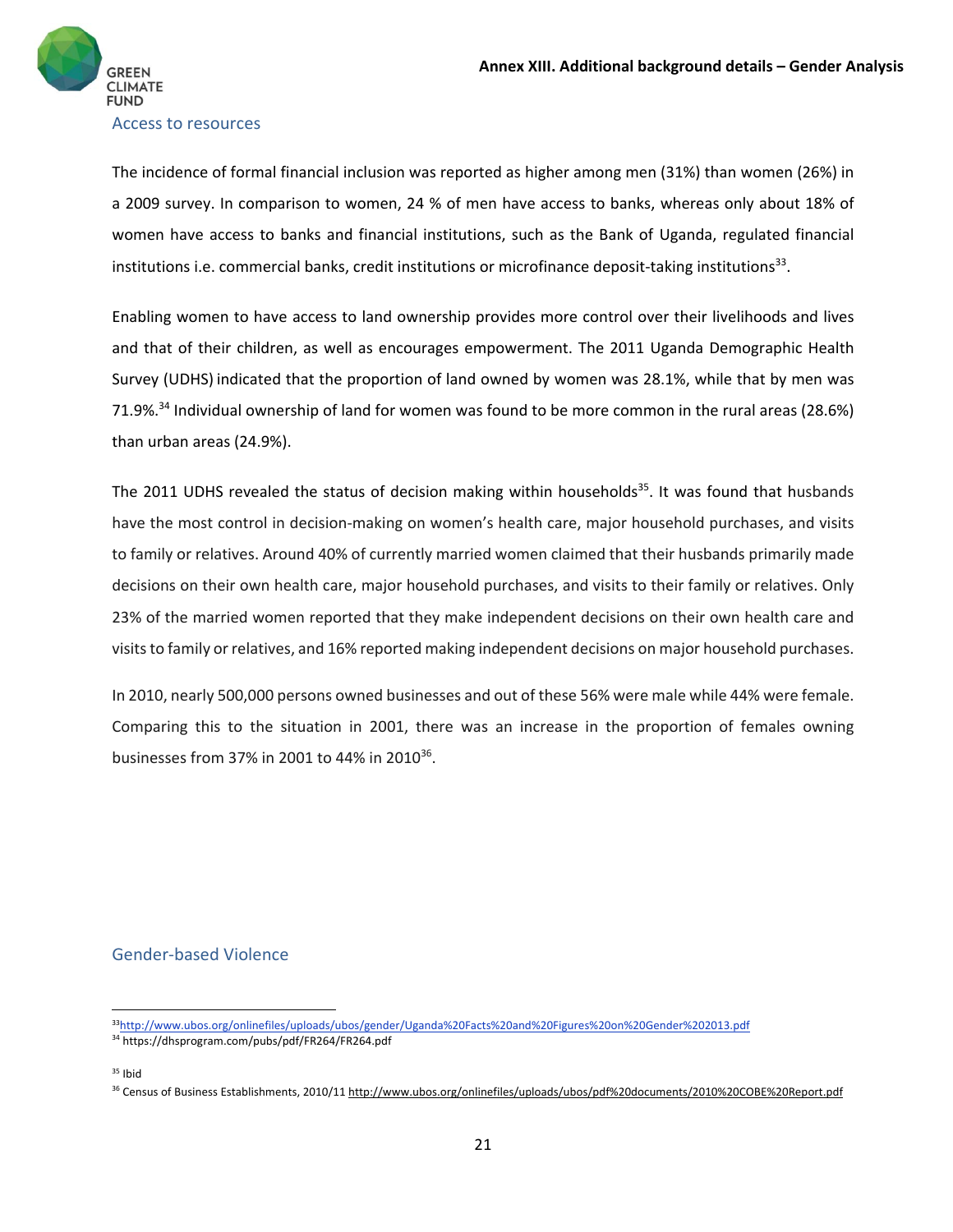

Uganda's National Gender Based Violence Database (NGBV)<sup>37</sup> lists the following types of gender-based violence that are prevalent in the country. It can be noted that different types of violence are not mutually exclusive.

- Denial of resources;
- Opportunities and services;
- Physical and sexual assault;
- Psychological abuse;
- Rape;
- Forced and child marriage;
- Defilement and female genital mutilation.

The 2011 Uganda Demographic Health Survey revealed that 56% of women in Uganda have experienced physical violence at some point since the age of 15 years. In Uganda, 28% of women and 9% of men aged 15-49 reported having experienced sexual violence at least once in their lifetime<sup>38</sup>.

Domestic violence is widespread, high rates of which are linked to cultural norms as well as alcohol abuse<sup>39</sup>. The UDHS survey also found that 58% of women respondents believed that wife beating is justified for certain reasons. High proportions of women who justify wife beating indicate that women generally accept the right of a man to control his wife's behavior through violence.

 <sup>37</sup> http://ngbvd.mglsd.go.ug/ngbvd/index.php

<sup>38</sup> https://dhsprogram.com/pubs/pdf/FR264/FR264.pdf

<sup>39</sup> Gender Based Violence Survey 2009, Analytical Report (Uganda Bureau of Statistics) http://www.ubos.org/unda/index.php/catalog/24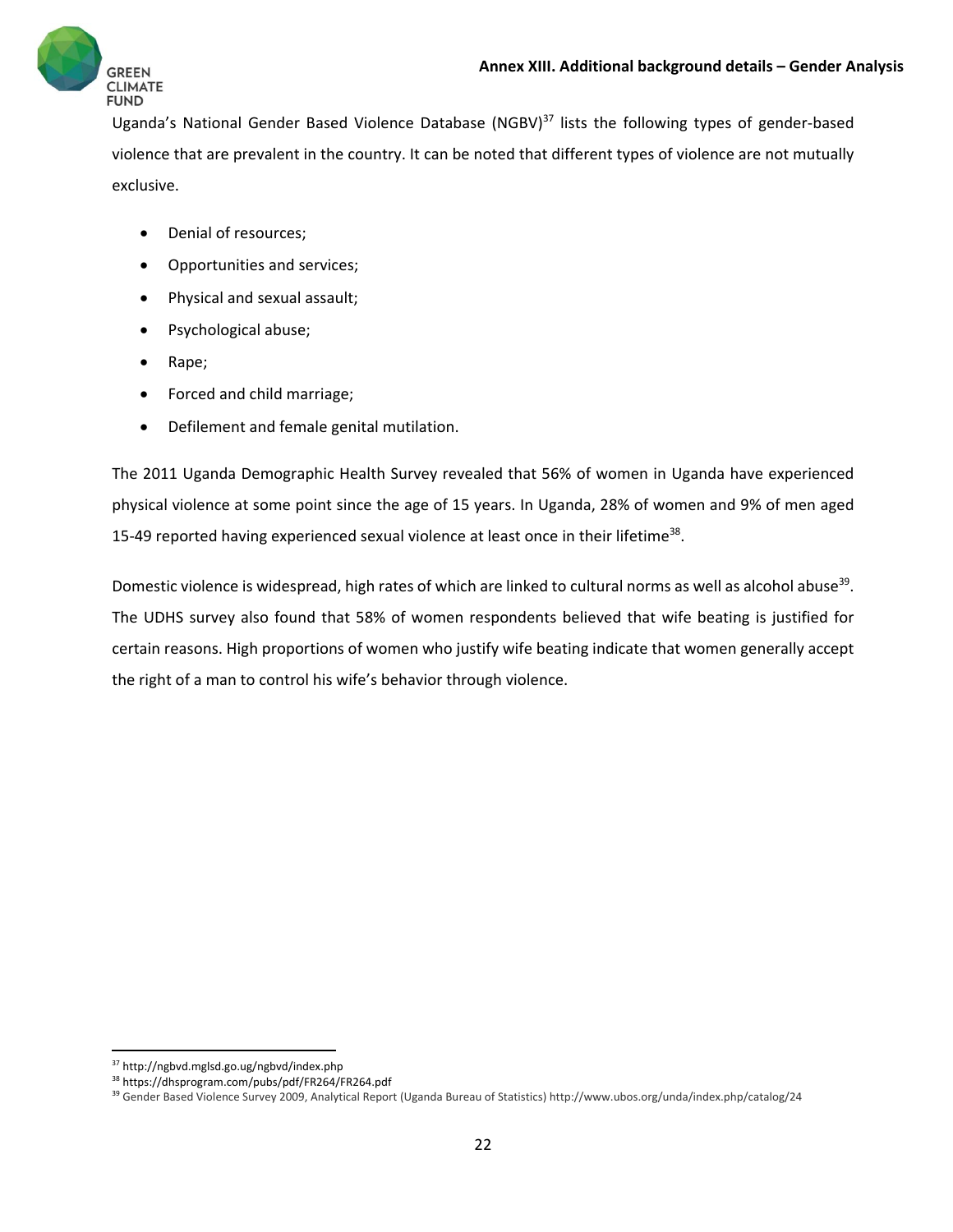

UN Women's Global Database on Violence Against Women<sup>40</sup>, determines the prevalence of violence toward women in Uganda as follows:

| Prevalence Data on Different Forms of Violence against Women:          |                          |
|------------------------------------------------------------------------|--------------------------|
| Lifetime Physical and/or Sexual Intimate Partner Violence              | 51 percent <sup>41</sup> |
|                                                                        |                          |
| Physical and/or Sexual Intimate Partner Violence in the last 12 months | 35 percent <sup>42</sup> |
| Lifetime Non-Partner Sexual Violence                                   | 4 percent $43$           |
| Child Marriage                                                         | 40 percent <sup>44</sup> |

Uganda has set in place specific laws for gender based violence prevention and response. These include the Domestic Violence Act of 2010, the Prevention of Trafficking in Person Act (2009), and the Prohibition of Female Genital Mutilation Act (2010). A multi‐sectoral approach is emphasized, examples of which include child and family protection units being established in police stations, revised protocols of gathering medico‐ legal evidence to increase access to justice for women and girls, and interventions in the education sector to train teachers who then reach out to vulnerable children.<sup>45</sup> In addition to this, in 2015 the Government of Uganda launched a National Gender‐Based Violence Database (NGBVD) to collect, store and generate reports on Gender Based Violence in real time. This aims to make GBV incident reporting and response services more evidence based<sup>46</sup>.

Gender based violence is further exemplified in times of stress, greater need, disaster, loss of income – all of which may be linked to climate change impacts. By addressing climate issues and gender inequality simultaneously, projects have an opportunity to co-benefit in aspects of attracting funding and delivering outcomes and successes for the community and environment.

<sup>40</sup> http://www.evaw‐global‐database.unwomen.org/en/countries/africa/uganda

<sup>&</sup>lt;sup>41</sup> Proportion of ever-partnered women aged 15-49 years experiencing intimate partner physical and/or sexual violence at least once in their lifetime. Source: Central Statistical Office (CSO), Ministry of Health (MOH), Tropical Diseases Research Centre (TDRC), University of Zambia, and Macro International Inc., 2009. Zambia Demographic and Health Survey 2007. Calverton, Maryland, USA: CSO and Macro International Inc. as per http://www.evaw‐global‐database.unwomen.org/en/countries/africa/zambia

<sup>42</sup> *Ibid.*

<sup>43</sup> *Ibid.*

<sup>44</sup> Percentage of women aged 20‐24 years who were married or in union before age 18. Source: UNICEF global databases 2014. Based on DHS, MICS and other national household surveys as per http://www.evaw‐global‐database.unwomen.org/en/countries/africa/zambia 45http://www.un.org/womenwatch/daw/csw/csw57/generaldiscussion/memberstates/uganda.pdf

<sup>46</sup> http://ngbvd.mglsd.go.ug/ngbvd/index.php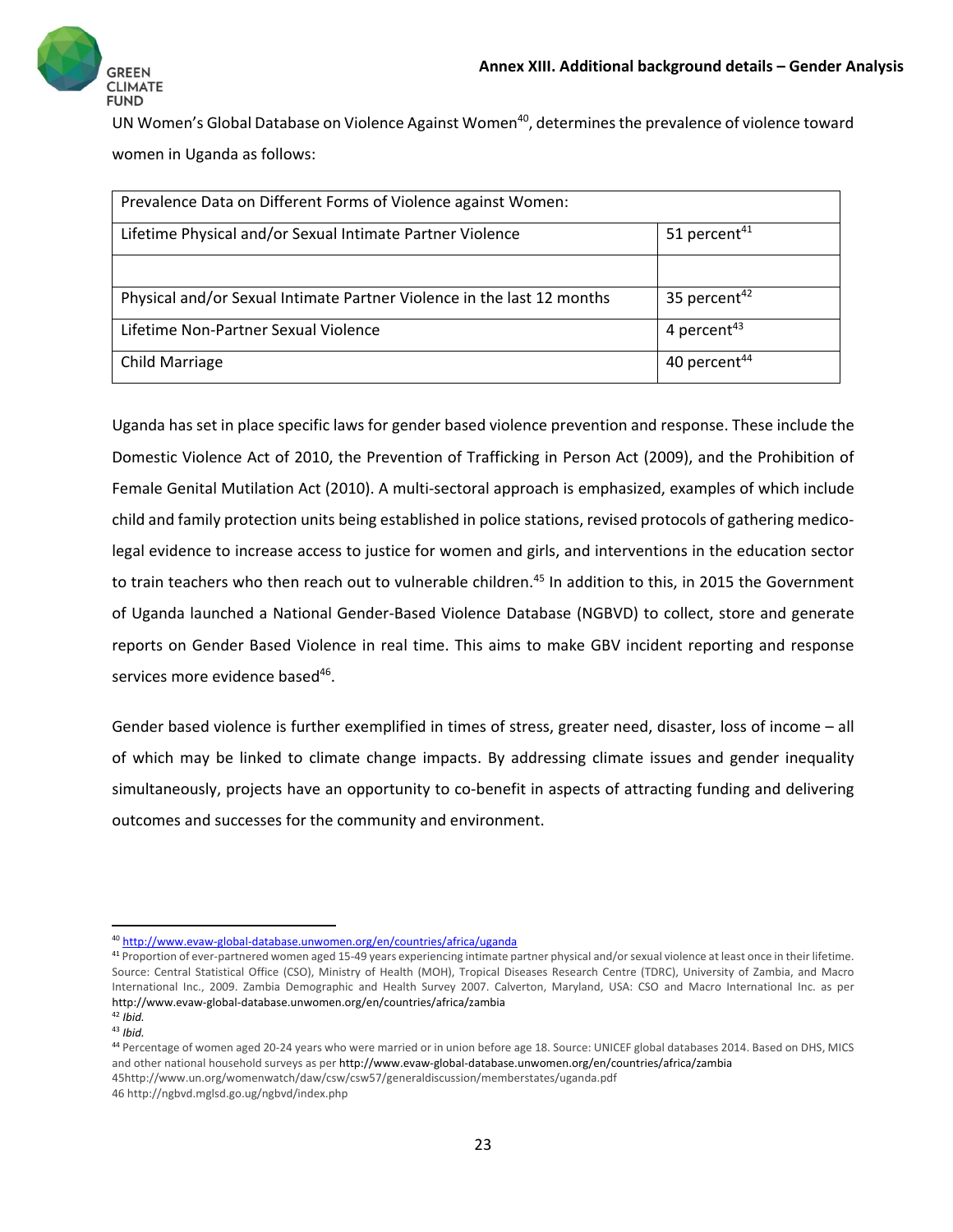

### IV. Legal and Administrative Framework Protecting Women and Protecting

# Gender Equality

Uganda is characterized by relatively strong national machineries and progressive laws and regulations compare to other African countries. Institutions in Uganda have attempted to promote gender equality and women's empowerment through reforming different laws, policies and institutionalizing accountability mechanisms for the last decade. Uganda's Constitution (1995) prohibits discriminatory laws and traditions against both men and women. National Gender Policy (1997) wasreformulated in 2007 to addressthe issues of gender inequality. Law on Domestic Violence (2010), the Anti-Trafficking in Person Act (2009) and Employment Act (2006) and National Development Plan (2015‐2020) are also efforts to advance gender equality and women's empowerment in the country.

It is noteworthy that Uganda has made significant progress in gender mainstreaming across sectors in government and CSOs through building capacity of gender focal points in different sectors, local governments, and CSOs in specific areas of gender‐responsive policy, planning and budgeting (GRB) (APRM, 2016). The Government of Uganda's gender mainstreaming efforts resulted in the development of GRB guidelines and manuals. (NPA, 2013; APRM, 2016). Consequently, sector-specific gender policies and strategies were developed in health, education, water and environment, agriculture, local government, and the Justice Law and Order Sector (JLOS) (NPA, 2013). Through the abovementioned efforts which have been made by central governments and development partners, there is consensus on the integration of gender perspectives in public agenda, especially in the development discourse.

In Uganda, some important bills have never become law. For instance, the Marriage and Divorce law (formerly the Domestic Relations Bill) has remained in Parliament since the 1960s. Implication of this particular law is that if this bill passed into law, Ugandan women would enjoy their property rights during and after marriage. Additionally, the Sexual Offences Bill has not progressed in Parliament.

#### Gender and climate change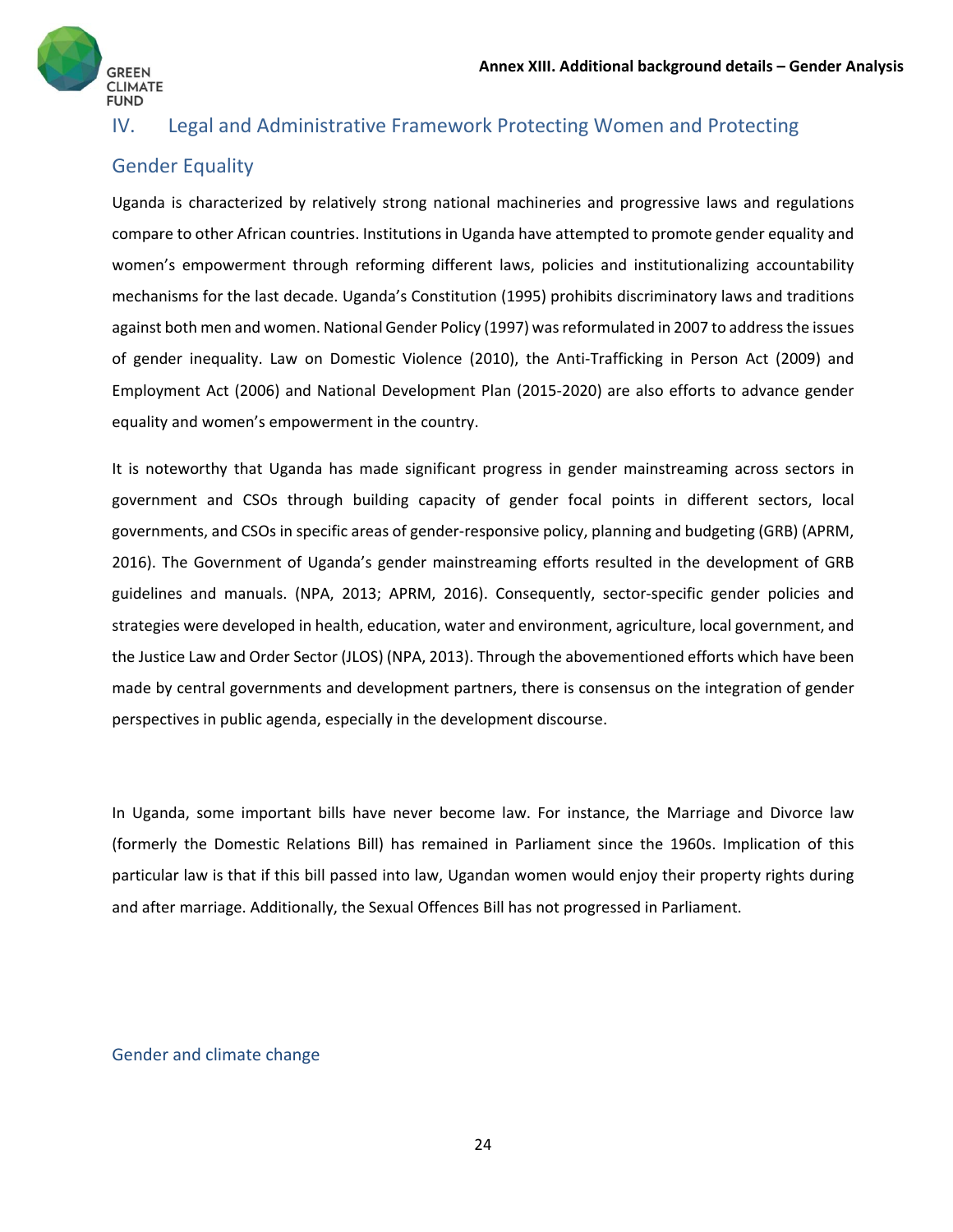Like other countries, gender and climate change issues are recognized as cross-cutting issues in public policy agenda. National Gender Policy (1997) has provisions for biodiversity management. According to this policy, the provisions are (1) integrate gender concerns in existing and proposed policies and programmes; (2) collect gender disaggregated information related to the environment including the human factors; (3) include gender roles and analysis in environmental management training programmes in all levels; (4) facilitate participation of both men and women in formal and informal education, training, public awareness campaigns and decision making in environment and natural resources management; (5) establish an institutional mechanism to review existing and proposed programmes to integrate gender issues; (6) carry out research on the local knowledge and use of natural resources. This National Gender Policy illustrates that the government of Uganda clearly sees the centrality of integrating gender consideration in climate change policies, however, the issue of gender and climate change has given priority or a clear allocated budget to pursue gender mainstreaming effectively. Also, often gender mainstreaming in the most relevant policies and strategies/action plans(Uganda National Climate Change Policy, the National Agriculture Policy, National Biodiversity Strategy and Action Plan, and others) is an addendum ratherthan fundamental aspects of the respective policies.

Recently, the Government of Uganda revised the second National Biodiversity Strategy and Action Plan for Uganda (NBSAP2) and submitted to the Convention for Biological Diversity (CBD) in 2015. However, specific gender considerations for implementing NBSAP2 have not been addressed in NBSAP2, National Environment Management Authority (NEMA) organized a national stakeholder's dialogue aimed at building consensus on gender‐biodiversity actions and prioritiesto be included in NBSAP2 in June, 2016 which shows gender consideration has not been the integral part of the main discussion.

Findingsfrom a study conducted by CGIAR, Climate Change, Agriculture and Food Security, and CCAFS shows that the efforts to mainstream gender in all relevant activities and programs shall be done with both a comprehensive implementation plan across sectors and a clear budget allocation (CCAFS, 2015). The study notes that climate change related policies have been mostly designed to address practical gender needs while attempts to address the structural constraints (i.e., root causes of gender inequalities such as patriarchal attitudes in township level) that hinder women's access to resources.

In line with the National Gender Strategy, the Directorate of Environmental Affairs of the Ministry of Water and Environment has developed the first Gender Strategy to guide mainstream gender in the sub‐sector.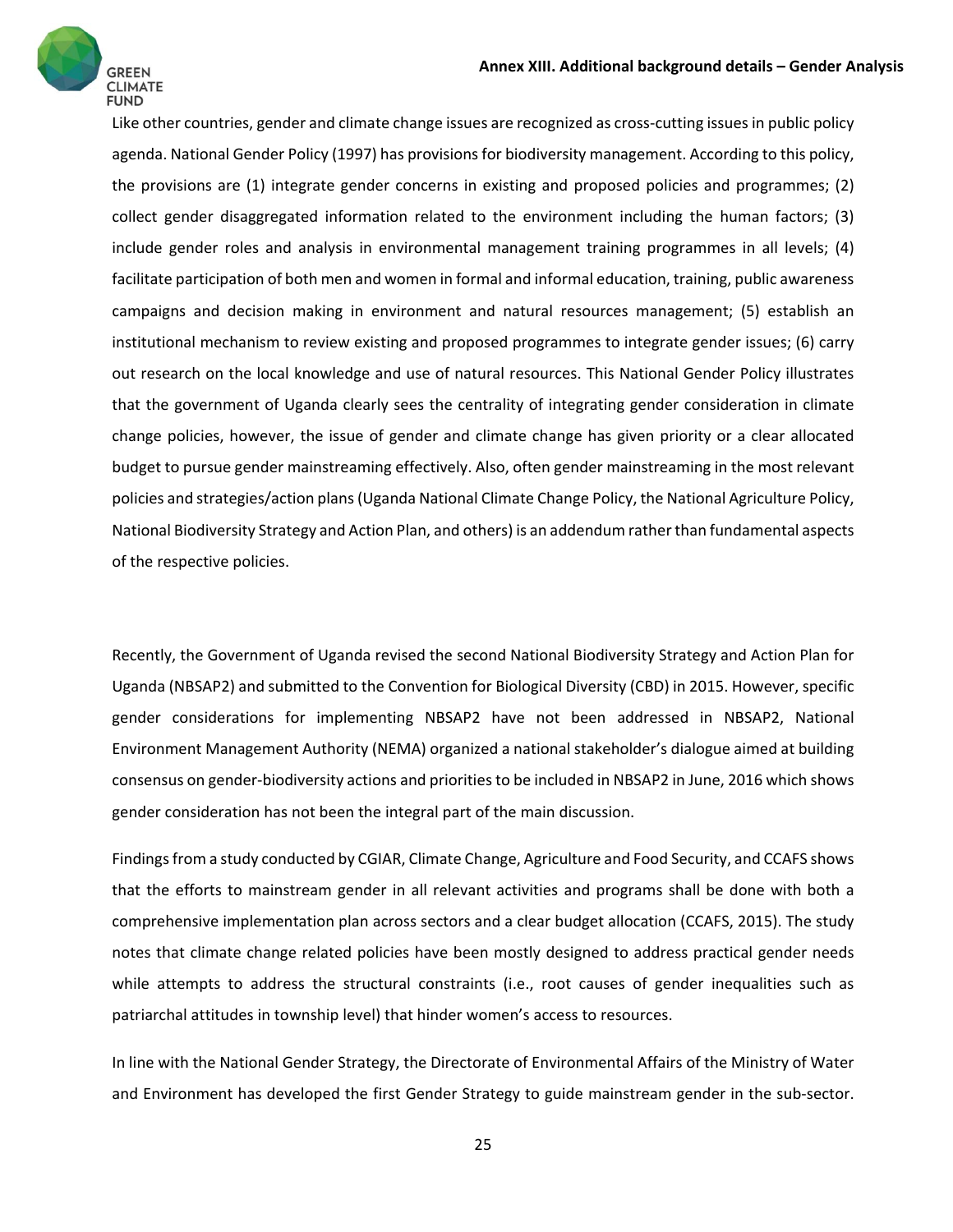

According to this Environment and Natural Resources Sub‐sector Gender Mainstreaming Strategy 2016‐ 2021 (2016), Wetland Management Department of the ministry will assessthe level of compliance in gender mainstreaming for wetland management; assess levels of access and control regimes of wetland resources; promote equal representation of both men and women in decision making for wetland management; develop and disseminate a mechanism for equitable sharing of wetland products and services by men and women through the value chain and public private partnerships; build and strengthen capacity for gender mainstreaming for wetland management staff and stakeholders. In addition some development partners like UNDP have invested in generating data on wetlands, including development of the first Wetland Atlas for Uganda.

| <b>Policy</b>                         | Relevance                                                                                                       |
|---------------------------------------|-----------------------------------------------------------------------------------------------------------------|
| National Gender Policy (1997)         | Promotes Integration of gender concerns in environmental                                                        |
|                                       | policy planning, decision making and implementation at all                                                      |
|                                       | levels to ensure sustainable social and<br>economic                                                             |
|                                       | development                                                                                                     |
| Environnent<br>Uganda<br>National     | Promotes the inclusion of women in climate change and                                                           |
| Management Policy (1994)              | recognizes the relevance and implications of gender roles in<br>environmental and natural resource management.  |
|                                       |                                                                                                                 |
|                                       |                                                                                                                 |
| National Wetlands Policy (1995)       | Promotes the conservation of Uganda's wetlands in order                                                         |
|                                       | to sustain their ecological and socio-economic functions for<br>the present and future well-being of the people |
| Uganda Wildlife Policy (1999)         | Promotes the long-term conservation of the country's                                                            |
|                                       | wildlife and biodiversity in a cost effective manner which                                                      |
|                                       | maximizes the benefits for the people of Uganda                                                                 |
| National Climate Change Policy (2013) | Promotes the integration of gender vulnerability to climate                                                     |
|                                       | change in targeted interventions                                                                                |
| <b>Disaster Management Policy</b>     |                                                                                                                 |
| Forestry Policy (2001)                | Promotes management of forestry resources                                                                       |

**Table 1. Sectoral Policies relevant to Climate Change, Biodiversity Management in Uganda**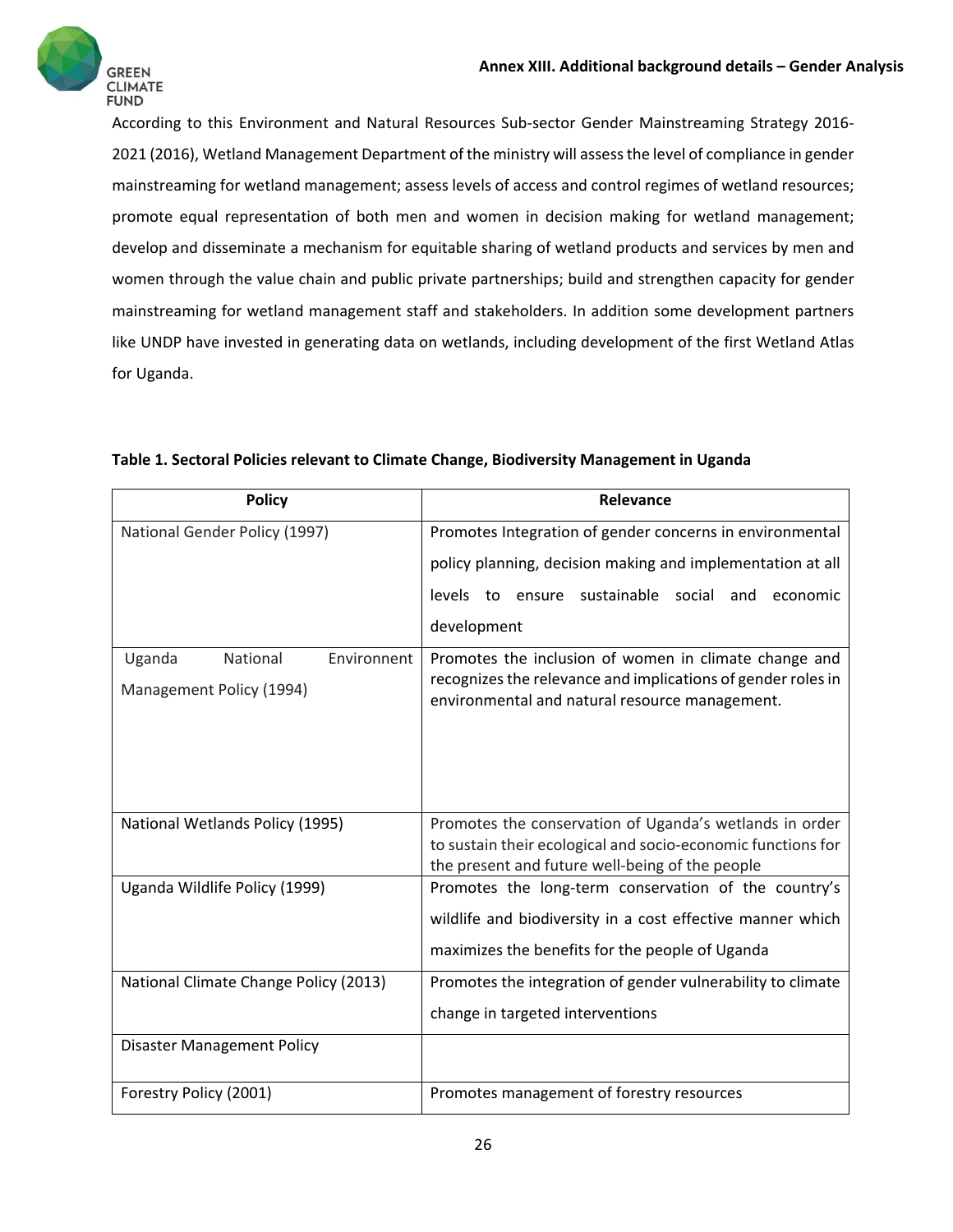

| Land Policy (2000)                 | Promotes the land use and physical planning                     |
|------------------------------------|-----------------------------------------------------------------|
| Tourism Policy (2003)              | Ensure that tourism becomes a vehicle for poverty               |
|                                    | reduction                                                       |
| Fisheries Policy (2003)            | Conserve and manage sustainably fisheries and other             |
|                                    | aquatic resources for sustainable production                    |
| National Agriculture Policy (2009) | Promote farming systems and land use practices that             |
|                                    | enhance<br>land<br>productivity<br>and<br>conserve<br>in.<br>an |
|                                    | environmentally sustainable manner                              |
| Decentralization Policy (1993)     | Districts are empowered to plan for development in the          |
|                                    | district and to manage the environment and sectoral             |
|                                    | natural resources such as wetlands, forestry, wildlife, and     |
|                                    | etc                                                             |
| Natural Culture Policy (2006)      | Conserve, protect and promote Uganda's tangible and             |
|                                    | intangible cultural heritage                                    |
| National Population Policy (1995)  | Involve a society that is both informed and conscious of        |
|                                    | population and development issues at all levels                 |
| Education Policy (1992)            | Promotes human resources development                            |

Source: Uganda National Environment Management Authority (2016)

# V. Gender issues in response to the impact of climate change on wetland

#### catchments

It is important to note that in order to create transformational change, women are not just seen as climate change victims or beneficiaries. Women are imperative to climate change adaptation efforts. They practice adaptive measures as a part of daily life – through farming and in the face of increasing risks – through disaster recovery and preparation.<sup>47</sup> By utilizing these existing skills into project design and implementation and by providing a platform in which to empower women enables women's influence to rise from a household to a community and national level. Leadership and decision‐making capacities and opportunities increase.

<sup>47</sup> http://asiapacificadapt.net/gender‐sourcebook/wp‐content/themes/iges/pdf/integrating‐gender‐sourcebook.pdf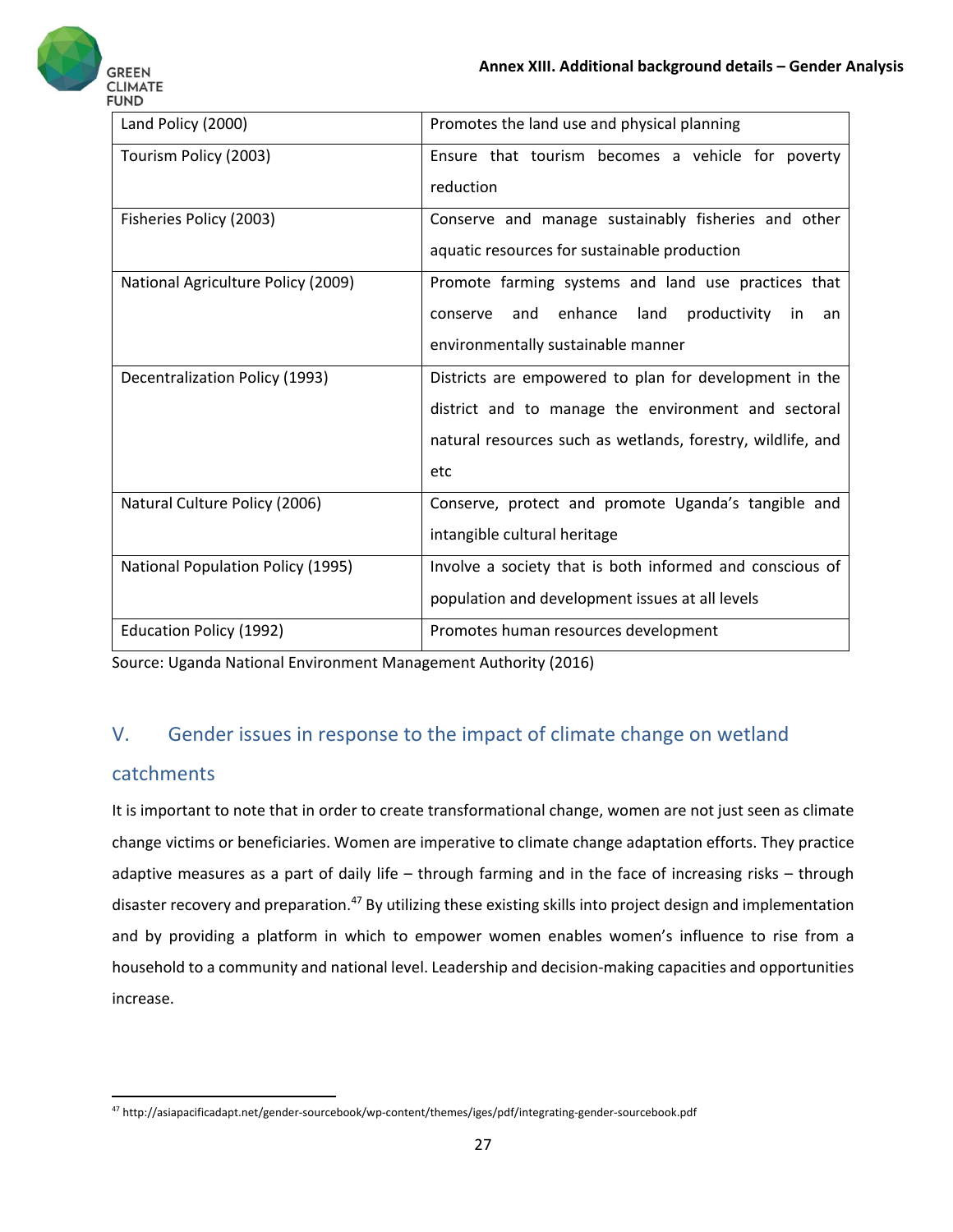

Women from the poorest households often pay the most, sacrifice the most, are the most disadvantaged and the least resilient.

Women are impacted differently by climate change in the following ways:

- Women rely more on natural resources, wetlands in particular, for their livelihoods, with staple crops providing up to 90 percent of food in farming districts of some countries and 80 percent of food in Uganda<sup>48</sup>. Women struggle to fulfill their key responsibility for the production of food, in spite of the detrimental impacts of climate change on agriculture.
- Women and children are often responsible for gathering water and fuel in traditional agrarian societies, tasks that are laborious, challenging and time consuming. These tasks become more time intensive due to the impact of climate change.
- Climate change is linked to increased incidences of tropical diseases such as cholera, malaria and diarrhea, which have severe impacts on women because of their limited access to medical services and clean water (available to only 50% of the population in Uganda) and their responsibility to care for the sick. Maternal mortality in Uganda is one of the highest in the world with 440 deaths per 100,000 live births.
- In some societies more women are dying during natural disasters because men receive preferential treatment in rescue and relief efforts.
- Women are disproportionately affected due to vulnerability and the capacity to adapt to the process of climate change are affected by various factors, including age, education, social status, wealth, access to resources, sex, gender and many other social dimensions;
- In addition at the time of crisis, women's needs are not considered priority in recovery programmes.

### VI. Recommendations

#### Gender analysis

The gender analysis undertaken at the onset and design of this project acts as an entry point for gender mainstreaming throughout implementation. Stakeholder consultation took place at the Ministry of Water and Environment and involved the Water and Environment Sector Working Group (WESWG), which

 48Uganda: Growing Out of Povert, Kapil Kapoor, 1993.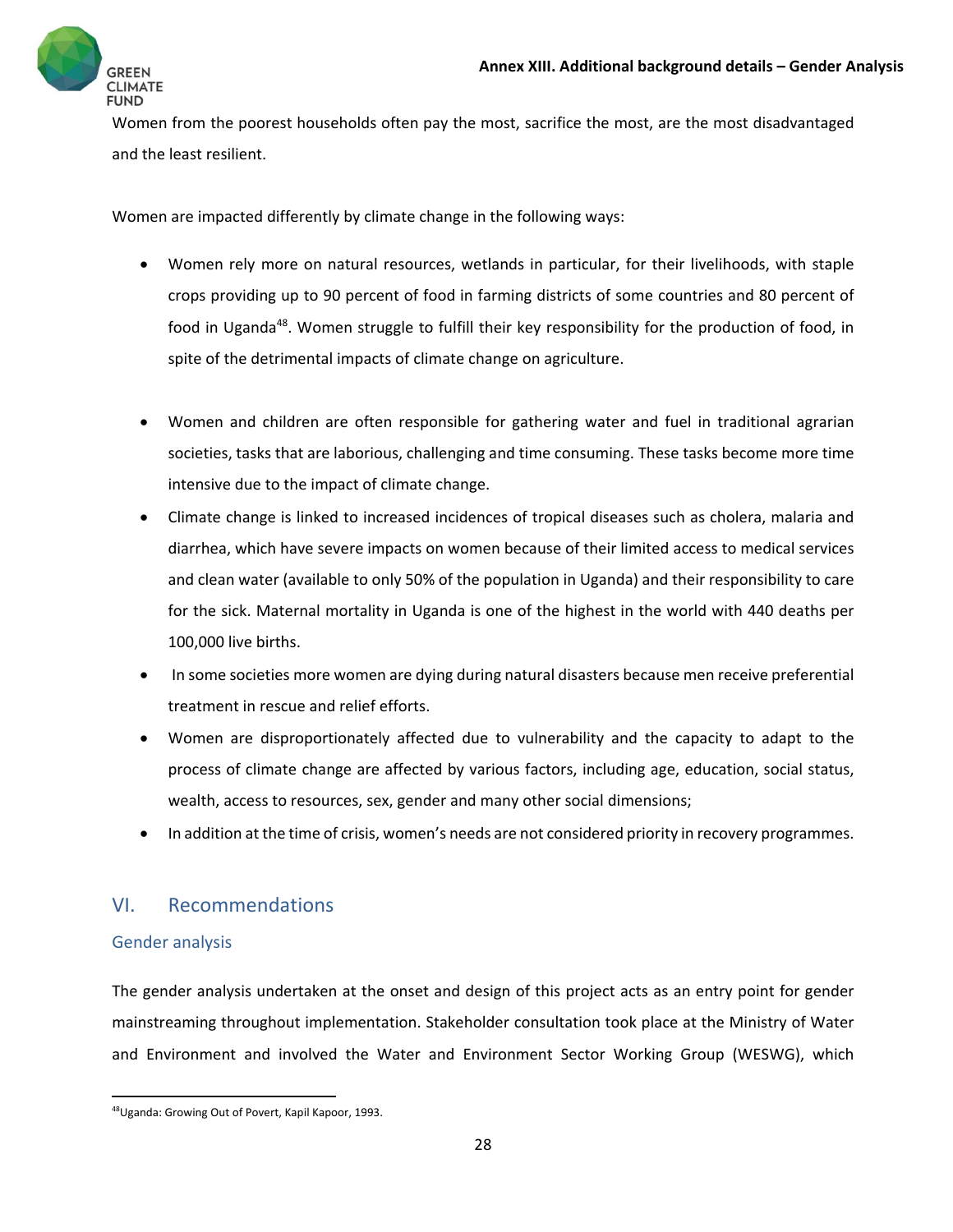

comprises of representatives from the Ministry of Water and Environment, other line ministries, Development Partners and Civil Society Organisations. Results from the consultations are detailed below in the Stakeholder engagement section further below.

The gender analysis, through stakeholder engagement and consultation enabled:

- Assessment of the gender-related activities in responding to the expanding threat of climate change on wetland catchment areas, including gender roles and responsibilities, resource use and management, and decision making raised by the project;
- Engagement, development and input into the design of responding to the expanding threat of climate change and building the resilience of the most vulnerable communities through strengthen agricultural livelihoods, introducing alternative livelihoods, and strengthening planning and management of natural resources;
- Demonstration of the need for gender‐disaggregated data and indicators to establish a baseline in which to measure improvements and identify areas of focus; and
- Establishment of recommendations to incorporate into the Gender Action Plan.

#### Project design and implementation

Addressing gender dimensions within the project design and implementation, this proposal identifies and integrates interventions to provide gender responsive and transformative results. As women are key players in the agricultural sector and also natural resource management (including water management), particularly in the wetland areas, and therefore food security, it is integral to the success of the project that women are encompassed throughout the entirety of this project.

Uganda is one of poorest countries' in the world and a population highly dependent on agriculture and natural resources for livelihoods. The Government of Uganda has taken measures to address climate change. Leveraging from the Government of Uganda's proactivity, this proposal builds from the existing actions of the government's investment in improving its response to the impacts of climate crisis. Women are imperative to agriculture, forestry and water resource management. For this project to succeed it is integral that women are involved throughout.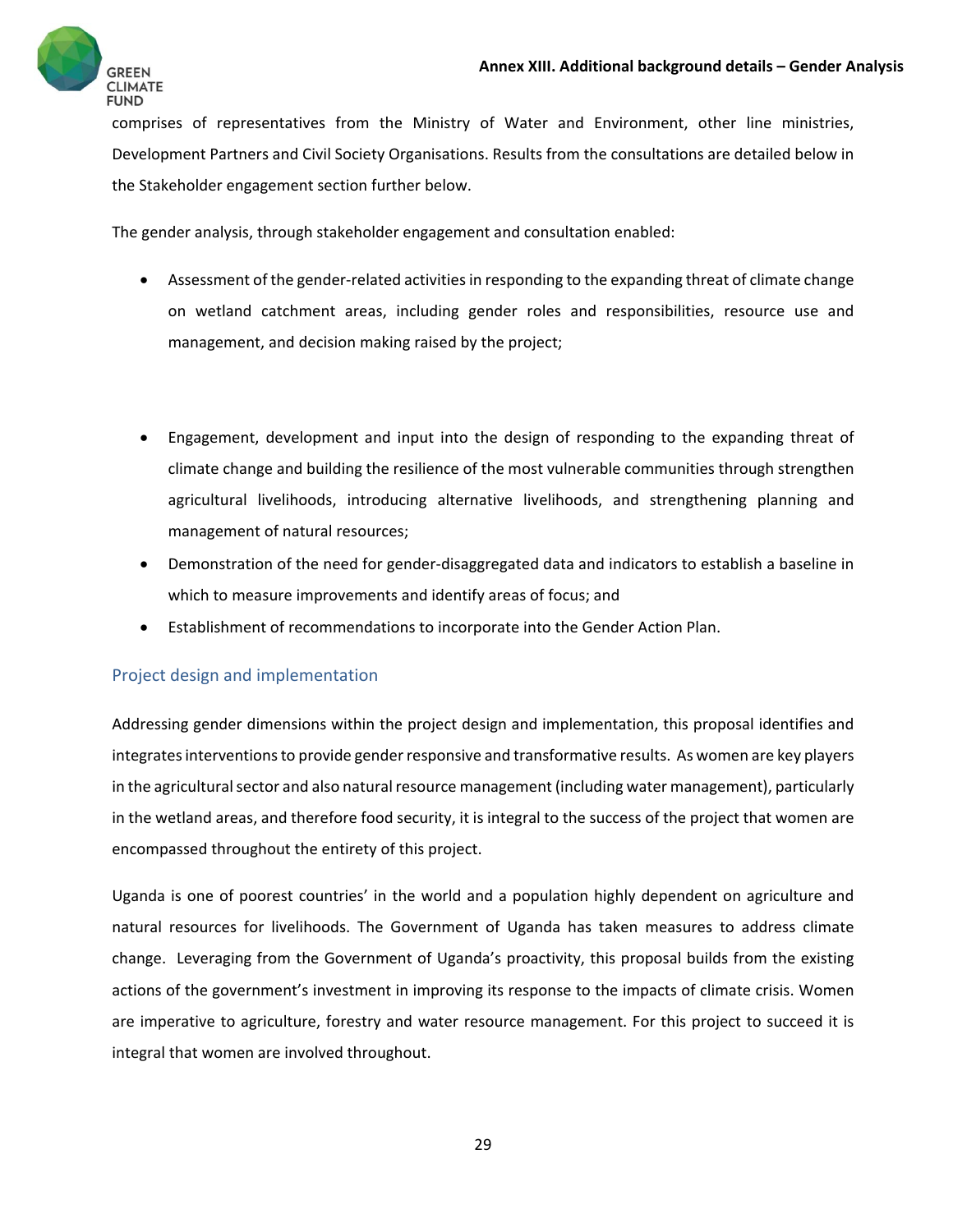

The project design will take into consideration the following gender implications:

- Women's role as primary homestead and resource manager;
- Differing conservation incentives faced by women and men;
- Analysis of gender division of labour (e.g. gender‐differentiated roles, responsibilities, and needs);
- Women's access to, and control over, environmental resources and the goods and services that they provide (Increasing women's access to and control over resources, improves the effectiveness of such projects);
- Identification of gaps in equality through the use of sex‐disaggregated data enabling development of gender action plan to close those gaps, devoting resources and expertise for implementing such strategies, monitoring the results of implementation, and holding individuals and institutions accountable for outcomes that promote gender equality.
- Assess how gender is currently mainstreaming in differing ministeries and sectors, to develop a need assessments, enable planning, and be effective in monitoring and evaluation.
- Involve women both at macro and micro level in climate resilience process.
- Involve men both at macro and micro level in climate resilience process.
- Financing and budgeting gender related initiatives in the climate resilience process.
- Incorporate women in identifying new and innovative technology that can support women to protect their environment and climate, promoting independence, empowerment, and entrepreneurship;
- Evaluation of women's work time, both as paid and unpaid;
- Identify specific strategies to include / target female-headed households;
- Identify differing conservation incentives faced by women;
- Promote advocacy and awareness adjusted to most effectively reflect gender-specific differences. Strategies used in the project are tailored, taking into account such differences;

The project implementation will take into consideration the following gender implications:

- Address the division of labour on small farms, taking into consideration gender specific views on management;
- Inclusion of a Gender Specialist position within the project to implement gender related activities;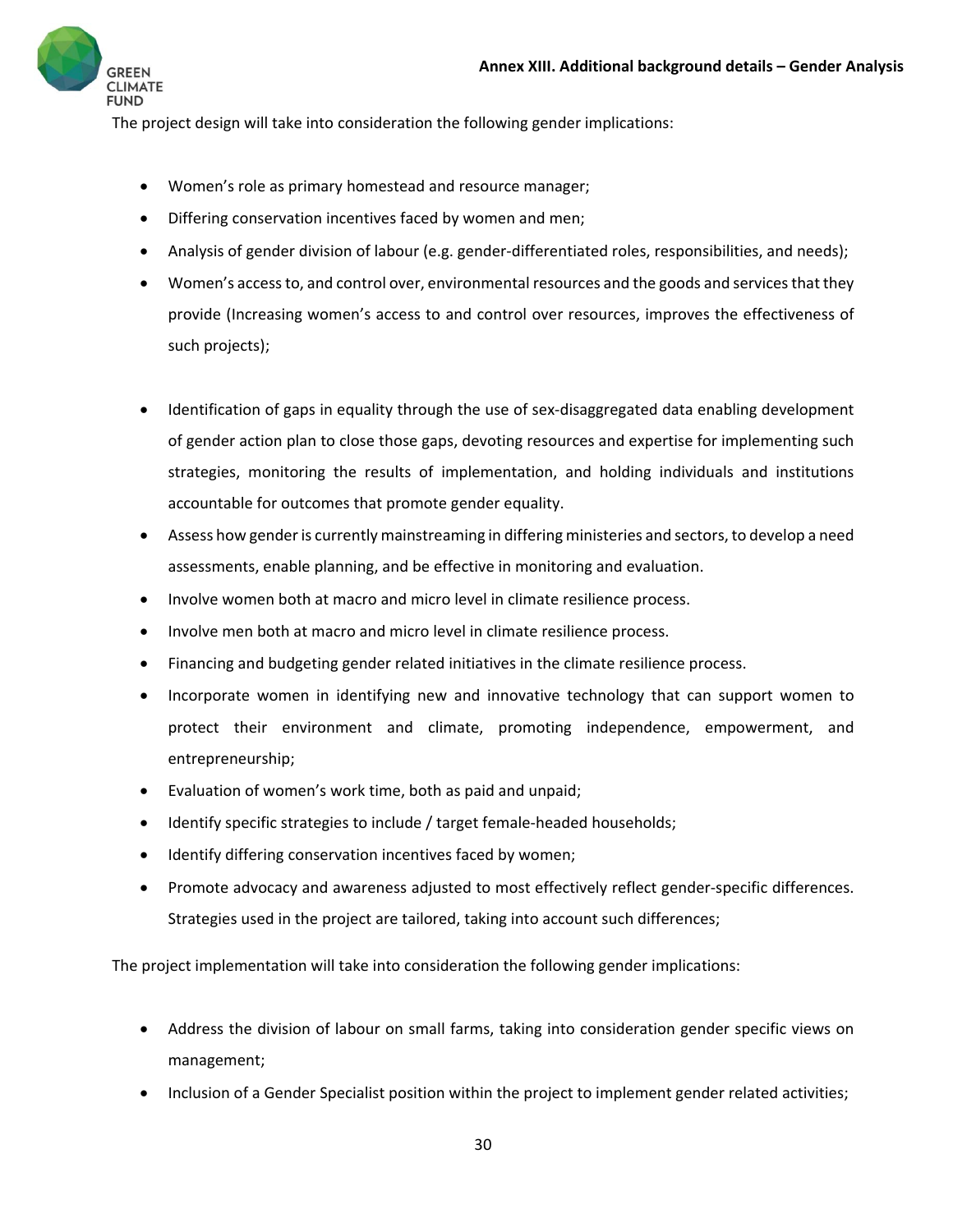

- Inclusion of all stakeholders involved in the project to develop awareness raising / training aimed at drawing attention to the implication of climate resilience adaptation and gender equality;
- Inclusion of gender and climate issues in national curriculum (health, education...);
- Inclusion of village based non-formal education linked with increasing skills and technological knowledge;
- Linking income generating activities identified by women with microfinance institutions and cooperatives;
- Undertaking community discussions and dialogue in relation to gender and climate resilience and adaptation strategies with the inclusion of indigenous knowledge.

During project implementation, qualitative assessments will be conducted on the gender‐specific benefits that can be directly associated to the project. This will be incorporated in the annual Project Implementation Report, Mid‐Term Report, and Terminal Evaluation. Indicators to quantify the achievement of project objectives in relation to gender equality will include men and women who had access to affordable solutions, number of men and women employed from the jobs created by the project, training opportunities, knowledge management and information dissemination.

#### Stakeholder engagement

The stakeholder consultations and engagement of women's organizations promote gender equality at the local as well as at national level. The involvement of women's organizations in the project design, will assist in the identification of relevant gender issues within the country's social context, and implementation and monitoring of gender aspects of the project.

A consultation with the Ministry of Water and Environment Sector Working Group took place on the 19 May 2015 at the Ministry of Water and Environment. The target populations were women and men as representatives of all stakeholder groups affected by this proposal.

The stakeholder engagement component of this annex, captures the specific issues and difficulties that women face in responding to the expanding threat of degraded wetlands and building the resilience of the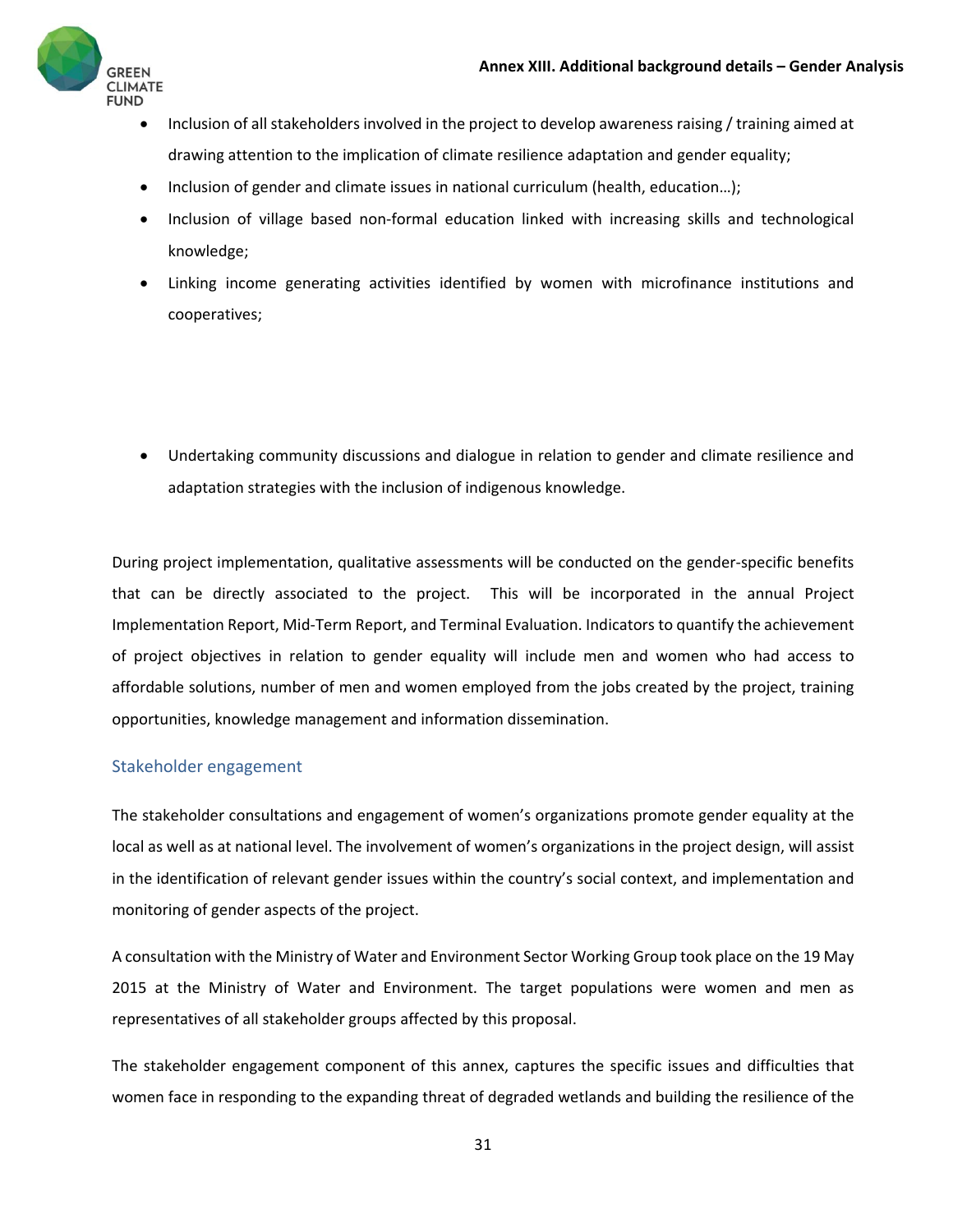

most vulnerable communities through climate‐smart and landscape‐based investment and in addition outlines how women's security is affected by these issues.

#### *The results captured as are follows:*

- The Ministry of Lands Housing and Urban development should be engaged to address the ownership of land during implementation;
- There is a high level of awareness on the need for wetland conservation;
- The WESWG agreed that another component of the Wetlands Governance would be included in the Programme, to cover issues such as: 1) Review of the policy and legal regime governing

wetlands; 2) Coordination of stakeholders, including review of institutional mandates; 3) Stakeholder participation 4) Development of client charters; 5) Minimum standards of behaviour by the leaders and the led Payment for ecosystem services; 6) Cost‐benefit analysis of current and proposed interventions in the utilisation of wetlands; 7) Role of each stakeholder, such as the Central Government, Local governments, NGOs and CBOs and the Private sector;

- The Wetlands Advisory Group and the Local Partner Advisory Committee have agreed that the project should be mainstreamed into both National and Local planning processes;
- Specific Environment Impact Assessments will be undertaken for specific activities, using an ecosystem based approach;
- Priority to technologies such as water harvesting in catchments and small scale irrigation should be given in order to build resilience of communities to climate change.

#### *The recommendations by the ministries include:*

- Actively engage local stakeholders in the design, implementation and monitoring of the project;
- Staff capacity building and training of relevant stakeholders;
- Staff capacity building on gender and climate change analysis, planning, budgeting and mainstreaming;
- Implementation of public awareness and sensitization programmes on the effects of climate change and the benefits of project interventions;
- Demonstration of the benefits of project interventions in pilot sites around wetlands;
- Introduce new environmental friendly tree species;
- Community level awareness raising at all levels;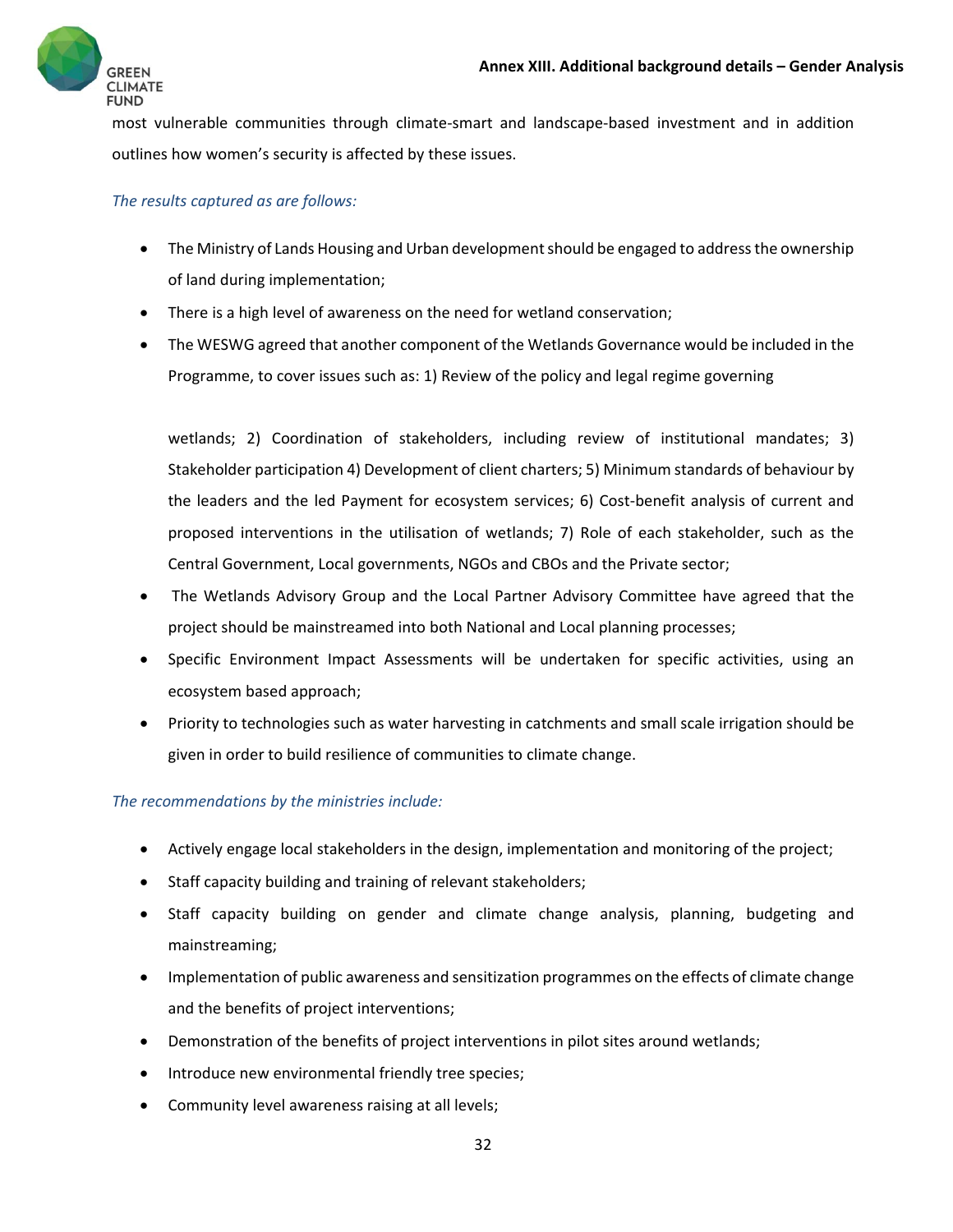

- Identification of the issues and challenges that hinder men, women in accessing all levels of policy and decision‐making processes;
- Assessment of current farming practices in Africa and how they affect the environment;
- Need for collaborative management with wetland resource users;
- Need to empower Enforcement officers.

#### Monitoring and evaluation

Through onset analysis, data has been collated to establish a baseline. This data shall be monitored against throughout implementation and evaluation.

The analysis identified the differences between men and women within at-risk populations. In order to monitor and evaluate progress of the project, the following indicators can be measured:

- Number of women and men as beneficiaries;
- Number of female and male-headed households as beneficiaries;
- Change in health and well-being;
	- o Health status of women and children;
	- o Female school enrollment and retention;
- Change in livelihoods of rural, targeted populations;
	- o Female and male engagement in agricultural livelihoods
	- o Women and men engaged in alternative income generating activities;
	- o Purchasing capacity and production of food for household consumption and income generation;
	- o Distance and time saved due to climate resilience projects;
	- o Use of leisure time saved by the project;
- Business development support, targeting rural women entrepreneur groups;
- Availability and accessibility of microfinance institutions and cooperatives;
- Number of women and men engaged in agricultural processing